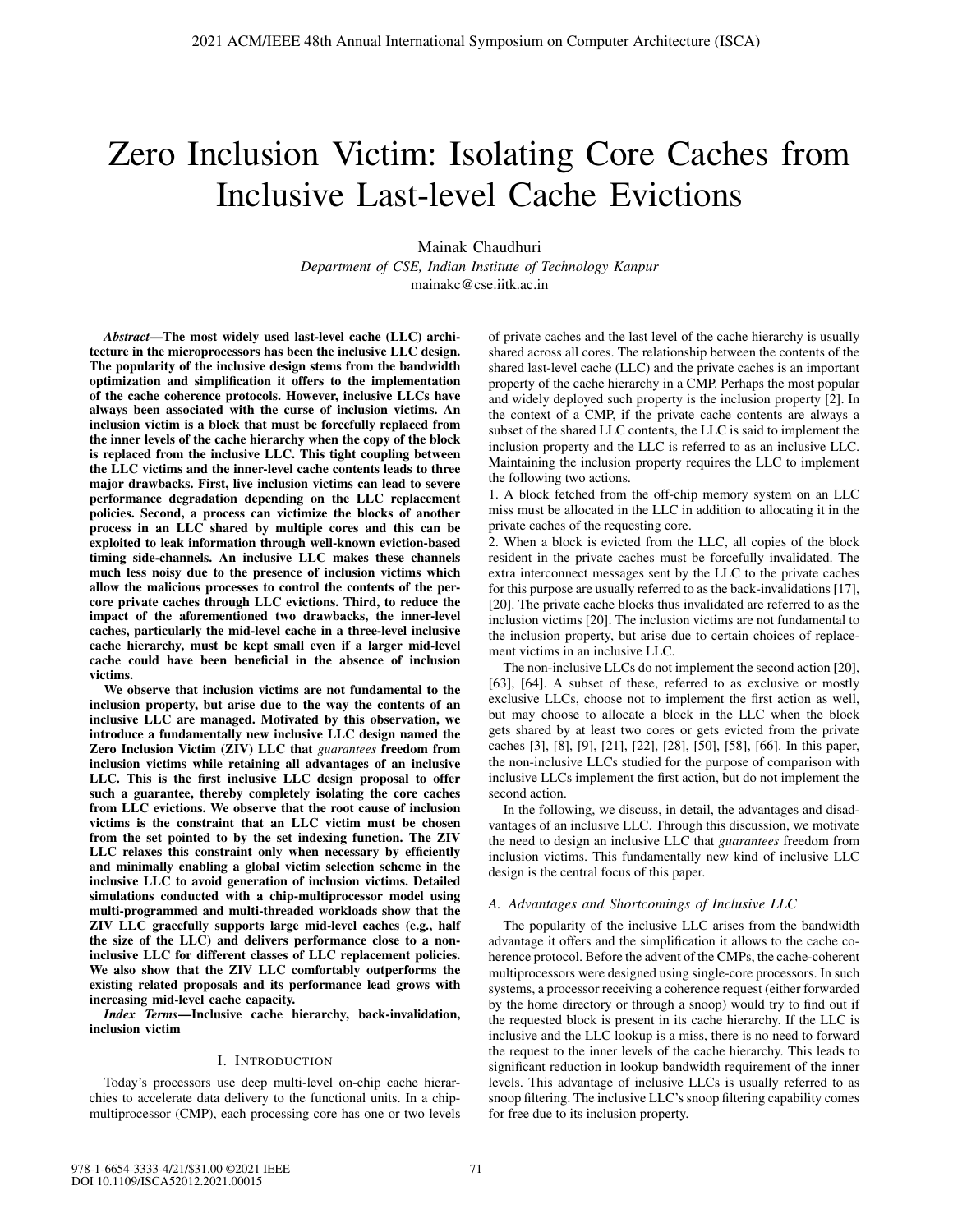With the introduction of the CMPs, the snoop filtering advantage of inclusive shared LLCs can still be enjoyed depending on the implementation of the intra-chip coherence protocol. Additionally, the inclusive LLC offers an important simplification to the intrachip coherence protocol implementation. We discuss it in the following. Scalable CMPs implement directory-based intra-chip coherence protocols. The coherence directory is necessarily an inclusive structure in terms of the blocks it keeps track of because its responsibility is to maintain the coherence status of all blocks that are resident in the private caches. In such a CMP, an external forwarded request coming from another CMP (through home directory or snoop) first looks up the on-chip coherence directory before getting forwarded to any private cache inside the chip. Thus, the coherence directory now takes up the job of snoop filtering. Although the inclusive LLC can continue to offer snoop filtering in such systems, it is no longer necessary. However, in such a CMP, the inclusive LLC offers a significant reduction in the intra-chip coherence protocol complexity compared to the non-inclusive designs as discussed below.

The complexity advantage of an inclusive cache hierarchy arises from the invariant that a lookup hitting in the on-chip coherence directory is guaranteed to hit in the inclusive LLC as well. This is because an entry is present in the directory if and only if the corresponding block is resident in at least one private cache, which in turn implies that the block must be present in the inclusive LLC. In general, there are four possible outcomes when a request looks up the coherence directory and the LLC depending on hit/miss in the directory and hit/miss in the LLC. When the LLC is inclusive, only three of these are possible. The fourth case which is not possible for an inclusive LLC (i.e., hit in directory and miss in LLC) requires selecting a special sharer core for generating the data response of the request leading to new kinds of protocol races and a new set of transient states in a non-inclusive LLC design. In fact, according to the reverse-engineered directory structure of the Skylake-X processor which has a non-inclusive LLC, this processor has introduced a separate coherence directory to keep track of the blocks that are present in the private caches, but not in the LLC [61]. Prior studies have also suggested a similar directory organization having two separate coherence directory structures for non-inclusive LLCs [64]. Irrespective of whether there are two separate on-chip coherence directory structures or there is a unified on-chip coherence directory structure, the coherence protocol for a non-inclusive cache hierarchy is complicated due to the presence of the fourth case. In summary, an inclusive LLC simplifies the intra-chip directory-based coherence protocol significantly in a CMP.

On the other hand, the inclusion victims generated by an inclusive LLC lead to a number of significant drawbacks. If the inclusion victims are in active use at the time of victimization, the number of private cache and LLC misses can increase significantly leading to performance degradation. Given a fixed LLC capacity, the number of inclusion victims is a function of the private cache capacity and the LLC replacement policy. This dependence is captured in Figure 1, which compares the performance achieved by different inclusive (I) and non-inclusive (NI) cache hierarchy configurations for two different LLC replacement policies, namely LRU and Hawkeye [18]. The Hawkeye replacement policy dynamically classifies LLC blocks into cache-friendly and cache-averse by learning from the behavior of the Belady's MIN algorithm [4], [34] at run-time. The data in Figure 1 are generated by simulating an eight-core CMP with a three-level cache hierarchy having an 8 MB 16-way shared LLC, 32 KB 8-way per-core instruction and data L1 caches, and multiple configurations of the private per-core L2 cache. The configurations studied for the per-core L2 cache are 256 KB 8-way, 512 KB 8-way, and 768 KB 12-way with increasing lookup latency. This study uses 72 multiprogrammed workload mixes composed using the SPEC CPU 2017 applications.<sup>1</sup>



Fig. 1. Performance comparison between inclusive and non-inclusive LLCs.

The speedup numbers in Figure 1 are normalized relative to the configuration with 256 KB L2 cache and inclusive LLC running the LRU policy (I-LRU). On top of each bar, we show the speedup range observed in the workload mixes. We make two important observations from this figure. First, for a given L2 cache capacity, the non-inclusive LLC performs better than the inclusive LLC and this performance gap is much larger in Hawkeye than LRU. The lower ends of the speedup ranges observed for I-Hawkeye show that some of the mixes suffer from very large performance degradation. Thus, the inclusive LLC prevents Hawkeye from realizing its full potential. Second, with increasing L2 cache capacity, the non-inclusive LLC performance improves while the inclusive LLC performance slowly degrades due to gradually increasing volumes of inclusion victims. Thus, the inclusive LLC rules out the use of large L2 caches.

To substantiate the aforementioned two points, Figure 2 shows the normalized inclusion victim counts for the inclusive LLC (normalized to 256 KB L2 cache and I-LRU). To understand the trends in Hawkeye, we have also included the data for an offline implementation of the MIN replacement policy. The MIN replacement policy picks LLC victims based on oracle knowledge of the future global access stream to the L1 cache.<sup>2</sup> We observe that for a given L2 cache capacity, both Hawkeye and MIN policies generate a much larger number of inclusion victims than LRU. The MIN policy victimizes the LLC block that has the furthest reuse in the future among all blocks in a set. In the presence of a circular access pattern, this often leads to the victimization of a block that is recently filled/used. In a circular access pattern, a group of blocks  ${B<sub>i</sub>}$  mapping to the same LLC set is accessed as  $(B_1, B_2, \ldots, B_N, B_1, B_2, \ldots)$  with N being larger than the LLC associativity. As can be seen, the block which is accessed most recently has the furthest reuse among the blocks resident in the LLC set. Such recently used LLC victims are highly likely to be resident in the private caches leading to generation of inclusion victims. The Hawkeye policy also inherits this behavior by learning from MIN. In general, any LLC replacement policy attempting to approach the optimal behavior would generate a large volume of inclusion victims as can be inferred by observing the volume of inclusion victims experienced by I-MIN in Figure 2. We also observe from these data that the volume of inclusion victims increases with increasing L2 cache capacity, as expected.

For complete understanding of the aforementioned trends, Figure 3 shows the LLC miss counts for different configurations and LLC replacement policies (normalized to 256 KB L2 cache and I-LRU). The trends correspond well with the speedup numbers. One

<sup>&</sup>lt;sup>1</sup> Please see Section IV for more details on the simulation environment.

<sup>2</sup> Although the Hawkeye policy tries to learn the optimal behavior based on the portion of the access stream visible locally to the LLC only, it is impossible to correctly model the behavior of MIN for an inclusive LLC based on the LLC access stream. This is because the accesses to the inclusion victims may alter the LLC access stream. Since the global access stream (i.e., the stream of accesses to the L1 cache) remains unaffected by the choice of LLC victims at least for a given instruction schedule, we use that as the input to MIN.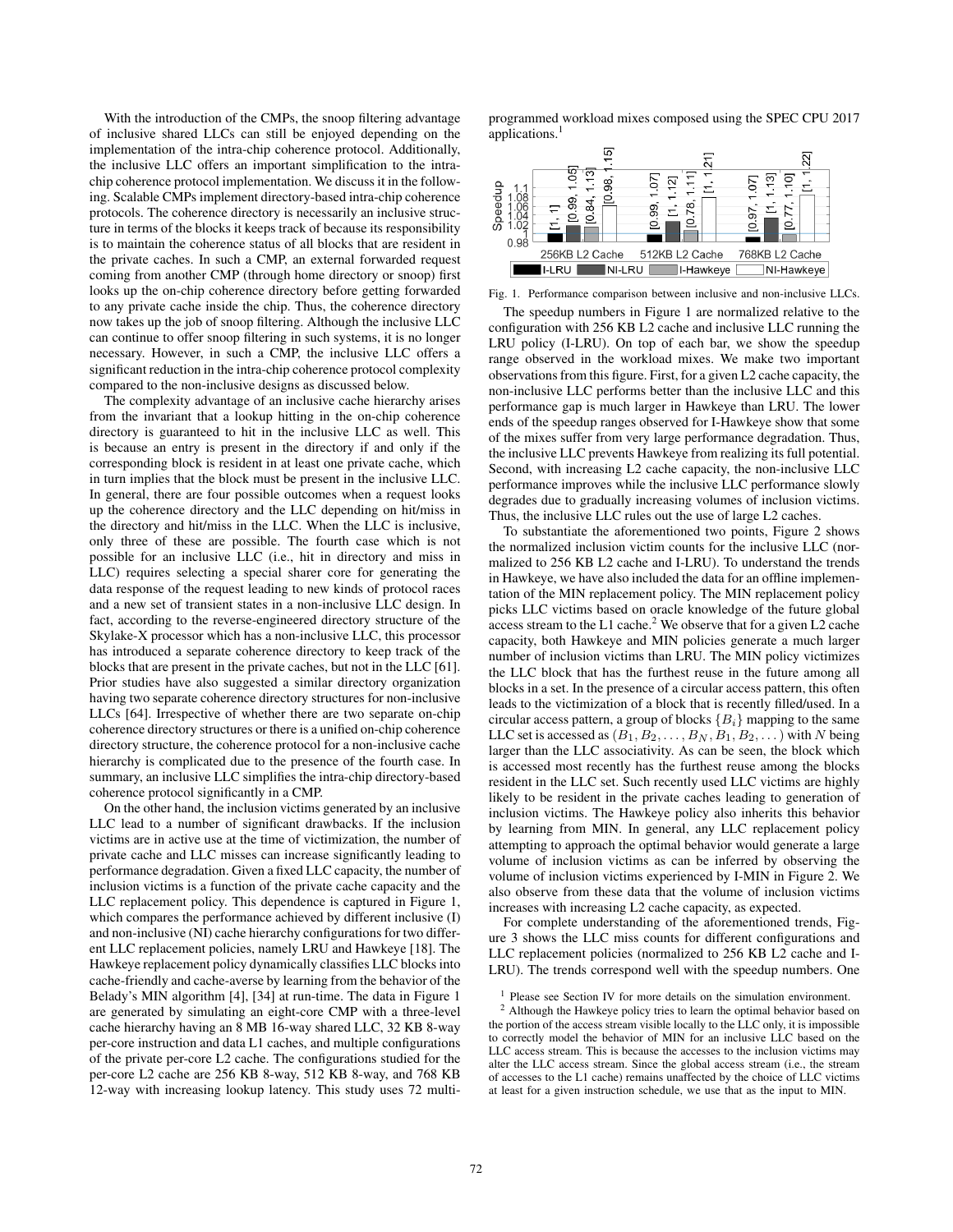

Fig. 2. Normalized count of inclusion victims.

interesting observation is that the numbers of LLC misses in NI-LRU and NI-Hawkeye decrease slightly with increasing L2 cache capacity. This is because as the L2 cache increases in size, a subset of accesses that were missing previously in both L2 cache and LLC now hit in the L2 cache. Figure 4 shows the normalized L2 cache miss counts for different configurations and LLC replacement policies (normalized to 256 KB L2 cache and I-LRU). As expected, the L2 cache miss count is independent of the LLC replacement policy for non-inclusive LLC. For inclusive LLC, the L2 cache miss count is more compared to non-inclusive LLC and varies with LLC replacement policy depending on the volume of inclusion victims.



Fig. 4. Normalized L2 cache miss count.

In summary, this preliminary study indicates that the inclusive LLC can be a significant performance problem. It increases the LLC and L2 cache miss counts through generation of inclusion victims. The LLC replacement policies attempting to approach the optimal behavior of the MIN policy fail to achieve their full potential due to a large volume of inclusion victims. The inclusive LLC requires the private cache capacity to be a reasonably small fraction of the LLC capacity to keep the inclusion victim count low. We also note that the inclusion overhead in the LLC arising from replication of blocks between the LLC and the private caches is influenced by the private cache capacity. However, this is inherent in the inclusion property and can be resolved only by making the LLC increasingly exclusive. In this paper, we focus on the problem of inclusion victims only, which is not inherent in the inclusion property, but is only an artifact of how we architect and manage inclusive LLCs.

Apart from the performance problems, inclusion victims can be used in CMPs to enhance the success probability of LLC evictionbased cross-core timing side-channel attacks [10], [11], [16], [23], [29], [30], [38], [39], [44], [51], [54], [62], [65]. An attacker process

 $P$  scheduled on core  $C$  can, in general, evict any block from the shared inclusive LLC. It can engineer a certain memory access pattern that evicts certain blocks belonging to process  $P'$  scheduled on core  $C'$ . This would lead to invalidation of the copies of these blocks from the private caches of  $C'$  as inclusion victims. The future accesses of  $P'$  to these blocks would miss in the private caches and the LLC. Thus, these accesses become "visible" to the attacker process. The attacker process can figure out which blocks have been accessed by the victim process  $P'$  if the blocks are shared between  $P$  and  $P'$ ; otherwise it can compute the LLC set indices touched by  $P'$  by finding out if any of the blocks previously accessed by  $P$  have been evicted from the LLC. Either way,  $P$  can decipher the access pattern of  $P'$  or parts of the physical addresses touched by  $P'$ and these can be achieved by  $P$  through measurement of the latency of its accesses. In the absence of the inclusion victims, such attacks would be noisy and difficult to mount with low likelihood of success.

#### *B. Contributions and Sketch of the Study*

The central contribution of this paper is the design of an inclusive cache hierarchy that is free of inclusion victims. To the best of our knowledge, this is the first inclusive cache hierarchy design to offer such a guarantee. The centerpiece of the design is an inclusive LLC, referred to as the Zero Inclusion Victim (ZIV) LLC, that never generates any inclusion victim while retaining all the advantages of the inclusive LLC such as a simpler coherence substrate in a CMP environment compared to the non-inclusive design alternatives. The ZIV LLC considers the root cause of inclusion victims to be the constraint that an LLC victim must be found from the set pointed to by the set indexing function. The crux of the solution employed by the ZIV LLC lies in efficiently and minimally enabling a global LLC replacement policy only when necessary to avoid generation of inclusion victims (Section III). Our simulation results on multiprogrammed and multi-threaded workloads show that the ZIV LLC gracefully supports large L2 caches (e.g., half of LLC capacity) and performs close to a non-inclusive LLC for both LRU and Hawkeye replacement policies (Sections IV and V). The ZIV LLC also comfortably outperforms the related proposals and its performance lead grows with increasing L2 cache capacity. Additionally, by eliminating inclusion victims, the ZIV LLC achieves the muchneeded isolation between the core caches and the evictions from an inclusive LLC; inclusive LLC evictions can no longer be used to control the inner-level cache contents. We, however, leave the security analysis of the ZIV LLC to future work. We focus only on the performance aspects of the ZIV LLC in this study.

## II. RELATED WORK

The inclusive LLCs have been studied from performance as well as security viewpoints. The non-inclusive cache with an inclusive directory (NCID) proposes to make the data array of the LLC non-inclusive, but maintains an inclusive and over-provisioned tag array [64]. The tag array is decoupled from the data array and maintains pointers to associate a tag to the corresponding data block. This design allows eviction of data blocks from the LLC without generating inclusion victims because the over-provisioned tag array can continue to maintain the tag of the evicted block. This design resembles a non-inclusive LLC equipped with an over-provisioned coherence directory. Unfortunately, such a design cannot enjoy the coherence protocol simplifications offered by an inclusive LLC because it needs to handle the case where a lookup can hit in the inclusive directory, but miss in the non-inclusive cache as already discussed in Section I-A. Similar ideas have been proposed for supporting fill bypass in inclusive LLCs [13]. Specifically, the tags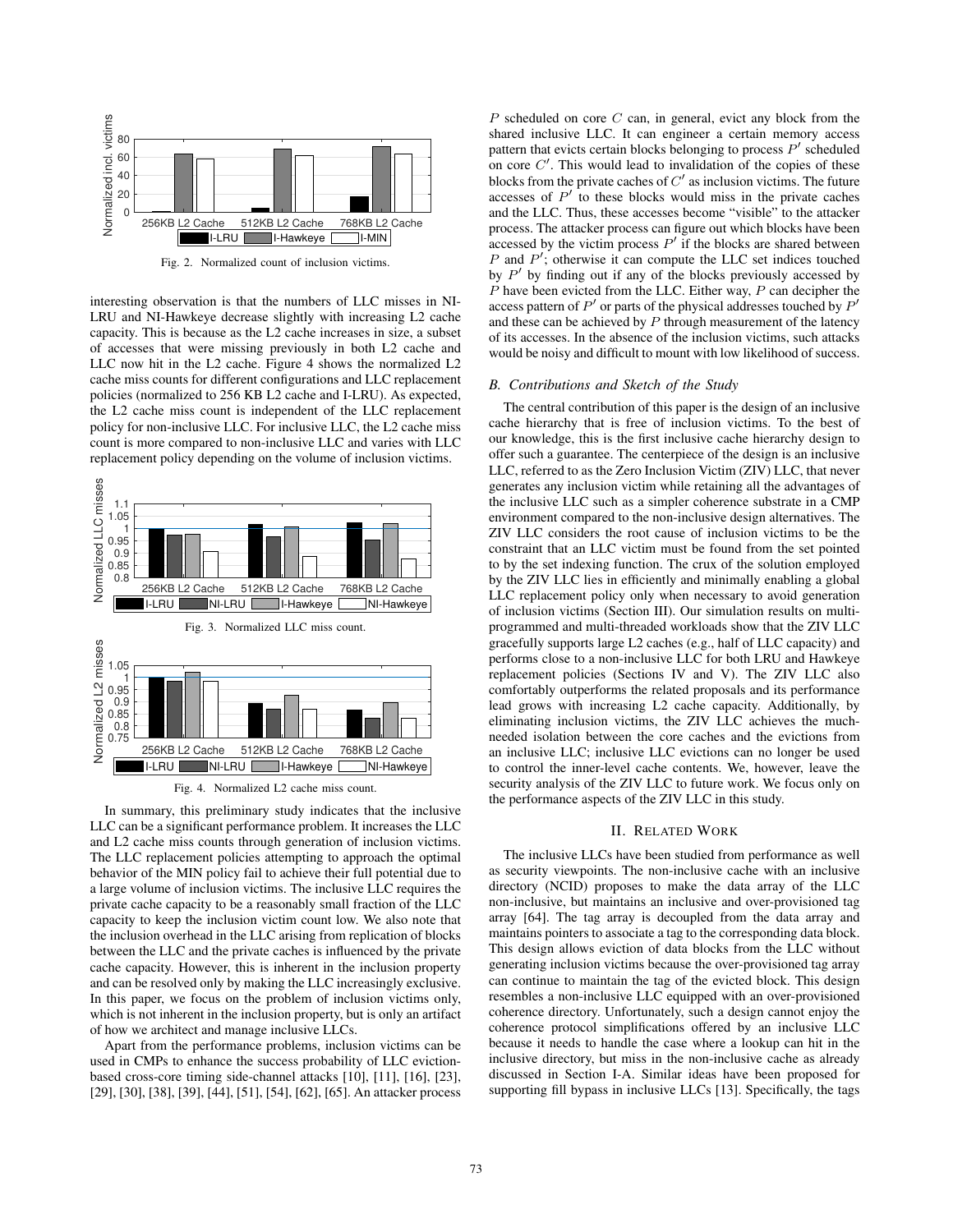of the bypassed blocks can be maintained in a separate tag directory to make the overall tag space inclusive.

The temporal locality-aware (TLA) inclusive LLC study is closer in theme to ours as it keeps the tag as well as data arrays inclusive [20]. TLA proposes three techniques to mitigate the performance impact of inclusion victims. The first technique, referred to as temporal locality hint (TLH), informs the LLC about the accesses to the private caches so that the LLC may know about the blocks that have been recently accessed by the cores. This technique, however, requires very high LLC lookup and interconnect bandwidth. The second technique, referred to as early core invalidation (ECI), forcefully invalidates the next LRU victim  $V$  from the core caches at the time of replacing the current LRU victim from an LLC set and observes if V receives LLC hits. This helps protect such LLC blocks from getting replaced prematurely. This technique can, however, increase the private cache misses depending on the application behavior. The third technique, referred to as query-based selection (QBS), queries the private caches to find out if an LLC victim candidate is currently resident in the private caches. If yes, the block is moved to the MRU position within the target LLC set and the next victim candidate is considered. This technique has been shown to be the best among the three. Unfortunately, none of these techniques offer any guarantee regarding freedom from inclusion victims. If QBS fails to find a victim that is not resident in the private caches, it victimizes the LRU block in the LLC set, thereby generating an inclusion victim. We note that while QBS was originally proposed for LRU only, it can be combined with any other LLC replacement policy.

The cache hierarchy-aware replacement (CHAR) algorithm makes the replacement policy of the inclusive LLC aware of the problem of inclusion victims [7]. When a block is evicted from the L2 cache, this proposal decides whether it can be prioritized for victimization in the LLC based on the observed access history of the L2 cache victims. In effect, this algorithm attempts to attach higher LLC victimization priority to a subset of blocks already evicted from the L2 cache, thereby reducing the volume of inclusion victims while maintaining high quality in the choice of LLC victims. We will discuss CHAR further in Section III, as its mechanism of inferring liveness of the blocks evicted from the L2 cache can be used in our proposal to improve the efficiency of the basic ZIV LLC design.

A recent study has explored, in detail, the joint influence of inclusion policies and prefetching techniques on LLC management policies [1]. This study shows that a vast majority of the recently proposed LLC management policies deliver good performance only in non-inclusive LLCs and suffer from performance degradation in inclusive LLCs due to inclusion victims.

As already pointed out, inclusion victims help reduce the noise and enhance the success rate of eviction-based timing side-channel attacks in the shared LLC. A large number of proposals has explored mitigation techniques for security vulnerabilities related to shared caches [12], [24]–[26], [31], [40]–[43], [55]–[57], [60], [67]. These proposals improve shared cache security through line locking [25], [56], static or dynamic way-grain cache partitioning [26], [40], [55], combination of line locking and partitioning [31], randomized and dynamic re-mapping of addresses to cache sets [56], [57], dynamic encryption of cache addresses [42], [43], OS-assisted copy-onaccess [67], prefetching inclusion victims [41], back-filling crosscore LLC victims into inner-level caches (breaks inclusion and hence, applicable to non-inclusive LLCs only) [12], and restricting certain subsets of inclusion victims [24], [60]. The last category of techniques is closer to our proposal and we discuss these in more detail here.

The relaxed inclusion cache (RIC) [24] relaxes inclusion and

hence, eliminates inclusion victims for read-only data (covering read-only cipher data) and thread-private data (covering privately modified sensitive data). Relaxing inclusion for these data types does not require additional cache coherence support because these are either read-only or thread-private. Thread-private modified data must be flushed out of the private caches when a process migrates from one core to another. RIC requires custom compiler support for identifying the read-only and thread-private data. Unfortunately, these analyses are often very conservative. RIC cannot offer security for read/write shared critical data.

The secure hierarchy-aware cache replacement policy (SHARP) [60] proposes to modify the LLC replacement policy. On an LLC miss, it first tries to evict a block that is not resident in the private caches. If there is no such block in the target LLC set, it tries to evict a block that is resident in the requesting core's private cache only. If there is no such block in the target LLC set, it victimizes a random block from the target LLC set. Although SHARP successfully lowers the volume of inclusion victims arising from cross-core LLC conflicts (important for plugging cross-core information leakage), it cannot guarantee freedom from this class of inclusion victims. In contrast, our proposal rids the inclusive LLC of inclusion victims altogether.

## III. DESIGN OF THE ZIV LLC

We present the detailed design of the ZIV LLC in this section. We start with a discussion of the baseline cache hierarchy (Section III-A). Section III-B presents a high-level description of the design proposal. Sections III-C, III-D, and III-E discuss the three primary components of the ZIV LLC in detail.

# *A. Baseline CMP Cache Hierarchy*

The baseline on-chip cache hierarchy is assumed to have a shared inclusive LLC and per-core private caches. The LLC is banked and the banks are distributed over the on-chip interconnect, the exact topology of which is not important for the discussion. The private caches are kept coherent using a directory-based MESI coherence protocol. For space-efficiency, the coherence directory structure is decoupled from the LLC as in a sparse directory [14], [27]. The sparse directory is organized as a tagged set-associative structure. Each entry of the sparse directory keeps track of one privately cached block. To minimize sparse directory eviction, it is sized to have double the number of entries as the number of tags in the lastlevel private caches (e.g., L2 cache for private L1 and L2 caches) aggregated over all cores. This is referred to as a  $2\times$  sparse directory. To improve sparse directory bandwidth, the sparse directory is sliced and a slice of the directory is associated with each LLC bank. The sparse directory slice associated with an LLC bank is responsible for keeping track of all privately cached blocks that map to that LLC bank; the LLC bank is referred to as the home bank of these blocks. A request coming from the private cache hierarchy looks up the home LLC bank and the home sparse directory slice in parallel. Depending on the outcomes of these lookups, the subsequent coherence actions are decided. To keep the sparse directory up-to-date and to avoid extraneous invalidations triggered by coherent writes, a private cache eviction is always notified to the home sparse directory slice [33], [37]. The eviction notices are dataless messages except when a dirty block is evicted generating a traditional writeback to the home LLC bank. Keeping the sparse directory up-to-date can significantly simplify the previous related proposals such as QBS [20] and SHARP [60] because a sparse directory lookup can reveal whether an LLC block is resident in the private caches. A sparse directory entry is freed (i.e., invalidated) when all copies of the block it is tracking are evicted from the private caches.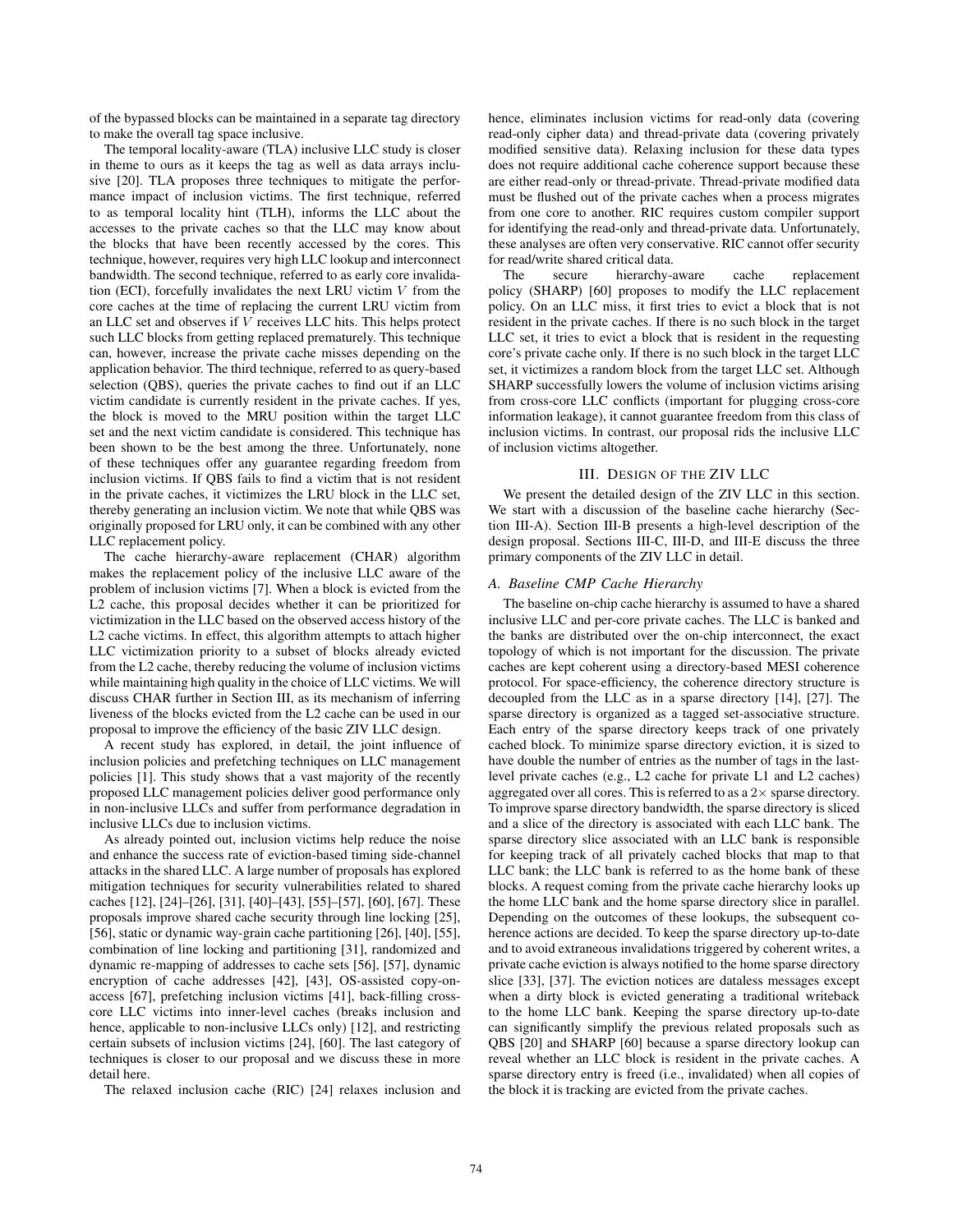# *B. Overview of the ZIV LLC Design*

The inclusion victims are generated at the time of LLC replacements due to the way set-associative caches are architected and managed. When filling a block  $B$  in the LLC, a replacement candidate must be picked from the LLC set  $B$  maps to. This restricts the choice of replacement candidates. The ZIV LLC design exploits the observation that in an inclusive LLC, there is at least one block which is not present in the private caches. This observation follows from the fact that the aggregate private cache capacity must be less than the LLC capacity for an inclusive LLC configuration so that the LLC is left with some space outside the inclusion overhead. As a result, if a global replacement policy could be enabled to replace an LLC block that is not present in the private caches, the cache hierarchy could be made free of inclusion victims. Such a policy needs to be invoked only when the baseline replacement policy selects a victim that is resident in the private caches. The ZIV LLC incorporates enough support into the cache hierarchy to enable a minimal global replacement policy that can be implemented efficiently and invoked selectively. The ZIV design leaves the coherence protocol and the basic architecture of the LLC unaltered.

Figure 5 walks through the functional flow of the ZIV LLC at a high level. An LLC fill to address A1 looks up the home LLC bank and the home sparse directory slice. A new directory entry E1 is allocated in the target sparse directory set. The LLC block with address A2 is replaced from the LLC set to make room for A1. This completes the baseline sparse directory and LLC allocation flow. Next, the sparse directory entry of A2 is looked up, as is done in the baseline, to determine if copies of the evicted block are resident in the private caches. If there is no copy in the private caches (indicated by a sparse directory miss when looked up with address A2), nothing more needs to be done. If there are copies of A2 in the private caches, the baseline would have generated backinvalidations at this time. Instead, the ZIV LLC relocates A2 to a different LLC set. To do this, a relocation set (RS) is found out such that RS contains at least one block that is not resident in the private caches. Such a set is guaranteed to exist. Once such a set is identified, the ZIV design replaces a block, say A3, which is not resident in the private caches and inserts A2 in its place in the relocation set. The ZIV LLC leverages the sparse directory entry E2 of A2 to record the new location of A2. The supports for finding a relocation set, relocating a block to a different LLC set, and replacing an appropriate block from the relocation set are the three primary components of the ZIV LLC design. We discuss the architectural support needed to relocate a block from one LLC set to another in Section III-C. In Section III-D, we focus on how to find a "good" relocation set efficiently. Section III-E presents the support needed to implement an appropriate replacement algorithm in the relocation set for inserting a relocated block.

In this context, we note that the Z-cache [46], which uses a skewassociative cache structure [47], employs block relocation. However, the purpose of block relocation in Z-cache is entirely different from ours. Z-cache needs relocation to support a multi-level replacement policy, thereby improving upon the basic replacement decision of the skew-associative caches.

## *C. Support for Block Relocation*

Throughout this section, let us suppose that an LLC block B is relocated from its original location of way W1 in set S1 of bank  $K$  to way  $W2$  in set  $S2$  of bank  $K$ . The relocation process involves reading the block out from the source and writing it at the destination. To distinguish a relocated block from the non-relocated ones within an LLC set, a new Relocated state is added to each



Fig. 5. Overview of the functional flow in the ZIV LLC.

LLC block. As already mentioned, the sparse directory entry  $E_B$ of  $B$  records the new location of  $B$ . In general, it is possible to relocate a block from its home LLC bank to another LLC bank. As a result, each sparse directory entry is extended with a new Relocated state along with the space to hold the tuple  $\lt$ bank id, set id, way id>, which for block B would be  $K, S2, W2 >$  after relocation. Subsequently, block  $B$  may observe the following three events while in the Relocated state: (i) an access from a core arising from a private cache miss, (ii) eviction of a copy of it from a private cache, and (iii) its replacement from set S2 causing another relocation. In the following, we discuss how the ZIV LLC design handles these three events.

*1) Handling Private Cache Misses:* A private cache miss request looks up the sparse directory and the LLC in parallel. For an access to the aforementioned relocated block  $B$ , the LLC lookup will be to its original pre-relocation set S1. The lookup considers only the blocks with the *Relocated* state off. For B, the lookup misses in LLC set S1, but hits in the sparse directory. The sparse directory entry  $E_B$  has *Relocated* state on and emits the current location of  $B$ . Next,  $B$  is looked up directly in the LLC data array by computing its location using  $(S2, W2)$ . In the background, the replacement states of set S2 are updated appropriately due to this access. Importantly, the critical path of an access to a relocated block has latency equal to max(LLC tag array latency, sparse directory array latency)+LLC data array latency. This is longer compared to the sequential tag and data array latency of an LLC lookup to a non-relocated block only if the sparse directory array latency is bigger than the LLC tag array latency within a bank. With the help of CACTI [15] we find that for a  $2 \times$  sparse directory and a 1 MB 16-way LLC bank implemented using 22 nm technology nodes, the critical path of an access to a relocated block is lengthened by 1, 2, and 3 cycles respectively for the configurations with 256 KB, 512 KB, and 768 KB L2 caches. This additional delay is a very small fraction of the total round-trip LLC access latency. Also, an access to a relocated block can come to the LLC from only a new sharer core for the block because the existing sharers can access the block from their private caches. Therefore, this latency impact is restricted to only those relocated blocks that get shared by at least two cores.

We note that the latency difference between the accesses to relocated and non-relocated blocks can be observed by a process to infer whether a particular block has suffered an LLC conflict. This, in turn, can be exploited to set up timing side-channels or covert channels. However, in this case, the latency delta is so small that it will be impossible to distinguish it from the latency fluctuations that happen due to various non-deterministic latency components (such as queuing delays) on the round-trip path between the cores and the LLC banks.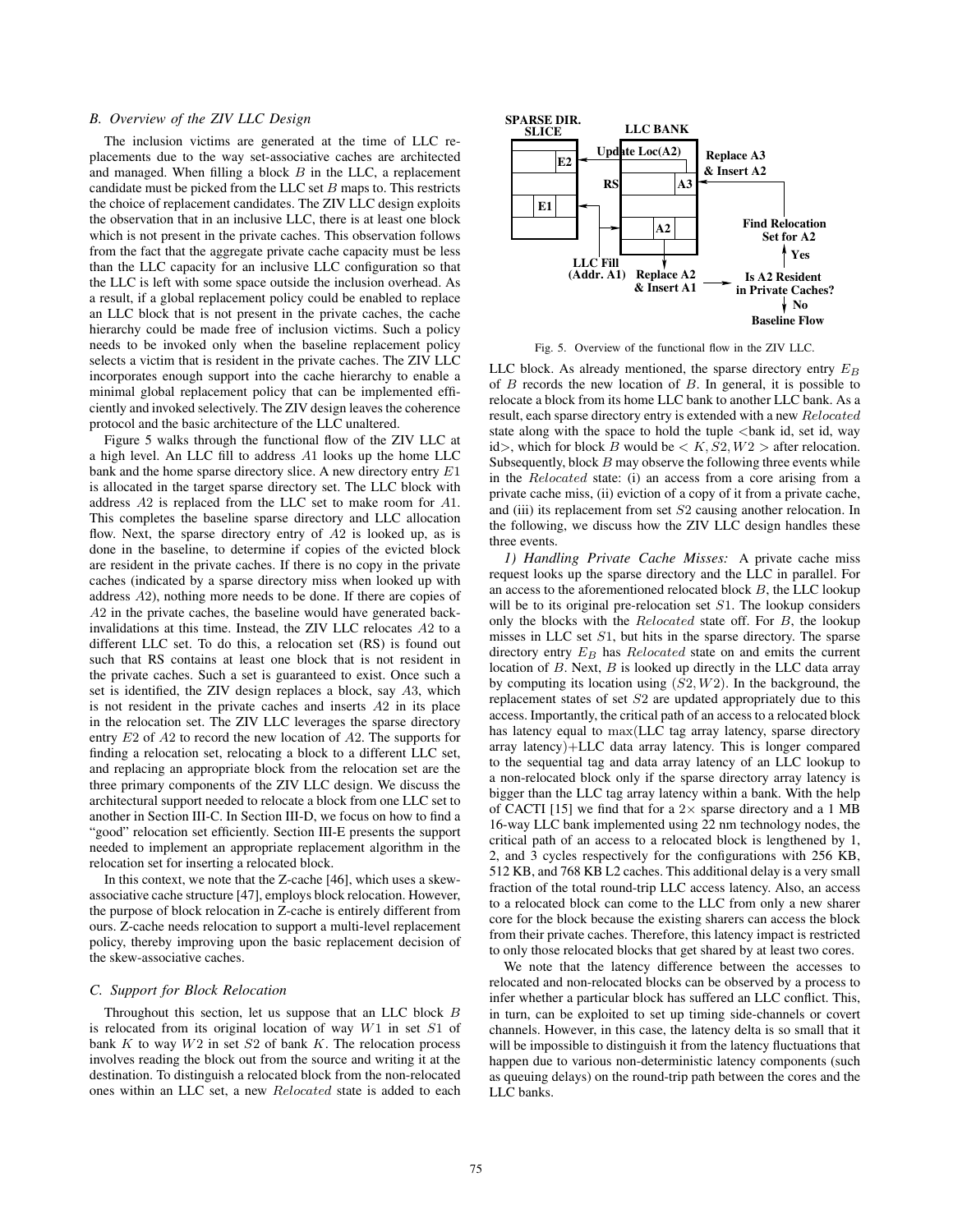*2) Handling Private Cache Evictions:* When a private cache eviction message reaches the home LLC bank, the sparse directory is looked up and the evicting core is removed from the directory entry. At this point, if the directory entry indicates that there is no more copy of the block left in the private caches, the directory entry should be invalidated. If the directory entry state is Relocated, the corresponding LLC block is also invalidated, thereby ending the life of a relocated block. Thus, for the aforementioned relocated block  $B$ , this would invalidate the tag at LLC way  $W2$  in set  $S2$ . It is evident that a relocated block that is never shared between two cores and is accessed by only one core C would never receive an access request in the LLC; this is because when  $C$  evicts the copy of the block from its private caches, the relocated block is invalidated from the LLC. So, the next access to the block will miss in the LLC. Note that this does not pose a performance problem in the ZIV LLC because the baseline would have evicted this block from the LLC generating inclusion victims, which the ZIV LLC avoids by relocating the block.

If the eviction message from the private cache carries a dirty block back to the LLC (the traditional writeback), the usual action would be to update the LLC block. For relocated blocks, the writeback is directly sent to the memory controller, since the relocated block is being invalidated. On the other hand, if the eviction message from the private cache does not carry any data (i.e., a dataless eviction notification) and the relocated block is being invalidated and is dirty, a writeback is sent to the memory controller.

*3) Relocating a Relocated Block:* If an LLC block in the Relocated state is replaced, it must be relocated again to a different set because a relocated block is guaranteed to generate inclusion victim(s) on victimization and this must be avoided. The same relocation protocol is followed. However, one added complication related to updating the relocated block's sparse directory entry needs to be addressed. Let us suppose that the aforementioned relocated block B is evicted from set S2 and needs to be relocated again. The new location of B needs to be updated in sparse directory entry  $E_B$ . However, there is no way to access  $E_B$  because we cannot generate the original address of  $B$  which is needed to look up the sparse directory. We only have the tag of  $B$ , but not the remaining bits of its block address. Provisioning each LLC block with the space to maintain these remaining bits would require a prohibitive amount of storage. We, however, observe that the tag part of a relocated LLC block, in fact, has no use because an access to a relocated block is always initiated through a lookup to the sparse directory, which has its own tag array. Therefore, we can use the tag part of a relocated LLC block to record the location of its sparse directory entry i.e., the tuple <home bank id, set id of  $E_B$ , way id of  $E_B$ > for the relocated block B. For a 48-bit physical address and an 8 MB 16-way LLC with 64-byte blocks, the LLC tag length is 29 bits assuming simple hash functions for set indexing. LLCs with complex hash functions may require more bits for tags. Now, assuming eight LLC banks, we have up to 26 bits to encode the total number of entries in a sparse directory slice (i.e., set id and way id of a directory entry). Even with 128 LLC banks, we have 22 bits for this purpose. This is far more than what is needed for a practically sized sparse directory slice. For example, our  $2 \times$  sparse directory has 8192 (1024 sets  $\times$ 8 ways), 16384 (2048 sets  $\times$  8 ways), and 24576 (2048 sets  $\times$  12 ways) entries per slice respectively for 256 KB, 512 KB, and 768 KB L2 cache configurations. Therefore, we can comfortably encode the location of the sparse directory entry  $E_B$  for a relocated block  $B$ using the LLC tag space. When  $B$  is relocated again, we can locate  $E_B$  using the tag of B and update  $E_B$  to record the new location of B.

*4) Metadata Overhead:* The metadata overhead for supporting block relocation has two components. First, each LLC block needs a new Relocated state, which can be implemented using 2 KB of additional storage for a 1 MB LLC bank with 64-byte blocks. This state can also be implemented with the help of the unused state <Valid=0, Dirty=1>. Second, each sparse directory entry needs a new Relocated state along with bits to store the location of an LLC block. For an 8 MB LLC with 64-byte blocks, this amounts to 18 additional bits per directory entry. The baseline sparse directory entry for an 8-core CMP has a bitvector of size 8 bits and 2 or 3 state bits depending on the cache coherence protocol used (MESI, MOESI, etc.). Therefore, each sparse directory entry gets expanded from 10/11 bits to 28/29 bits. Using CACTI [15] we have verified that a lookup to the expanded sparse directory can be comfortably hidden under the parallel LLC access. In our simulated CMP, each sparse directory slice has 8192, 16384, or 24576 entries when the per-core L2 cache size is 256 KB, 512 KB, or 768 KB respectively. Thus, per LLC bank we need additional 18 KB, 36 KB, or 54 KB of storage for the sparse directory. Adding 2 KB for maintaining the Relocated state per LLC block, we see that the total storage overhead per 1 MB LLC bank ranges from 20 KB to 56 KB, which is less than 6% of the LLC bank capacity.

## *D. Finding Relocation Sets*

A relocation set must satisfy the property that it has at least one block that is not resident in private caches. We will refer to this property as NotInPrC. Satisfying this property alone may not, however, make an LLC set a "good" relocation set because a block that is not in any private cache may still have an imminent access. Replacing such a block may hurt performance compared to the baseline. Therefore, it may be desirable to augment this property with more locality-centric properties such as the LRU block in the set is not resident in private caches if the LLC implements LRU policy. We will refer to this property as  $LRUNotInPrC$ . If the LLC implements the Hawkeye policy, an equivalent property would be that the set has a cache-averse block that is not resident in private caches. The Hawkeye policy uses a three-bit re-reference prediction value (RRPV) [19] to distinguish between the cacheaverse ( $RRPV=7$ ) and cache-friendly ( $RRPV<7$ ) blocks. Among the cache-friendly blocks, a higher RRPV indicates a higher age (i.e., less recently used). So, this property can be stated as: the set has a block with maximum RRPV that is not resident in private caches. This property, referred to as MaxRRPVNotInPrC, can also be used with other LLC replacement policies that employ RRPVs to grade the blocks in a set [19], [59]. The most general desirable property of a relocation set would be that the set has a block that is likely to be dead and not resident in private caches. We will refer to this property as LikelyDeadNotInPrC. In the following, we first discuss the general architectural support needed to find a relocation set having a certain property. We note that if the original LLC set can satisfy the target relocation property, there is no need for a relocation. In that case, the replacement policy of the relocation set is invoked directly on the original LLC set to find a different LLC victim.

*1) General Architectural Support:* Each LLC set is augmented with a bit called the property bit. The property bit of a set is turned on if the set satisfies a property. If multiple properties need to be tracked, each property would need one bit associated with each LLC set. Corresponding to a particular property P, the property bits of all sets in an LLC bank together constitute the property vector (PV) for property P. This arrangement is shown in Figure 6. If the PV has no bit turned on, that is recorded in a separate bit called  $\overline{emptyPV}$ . This bit is used to avoid unnecessary PV scans. This bit is computed through a two-level OR logic where the first level has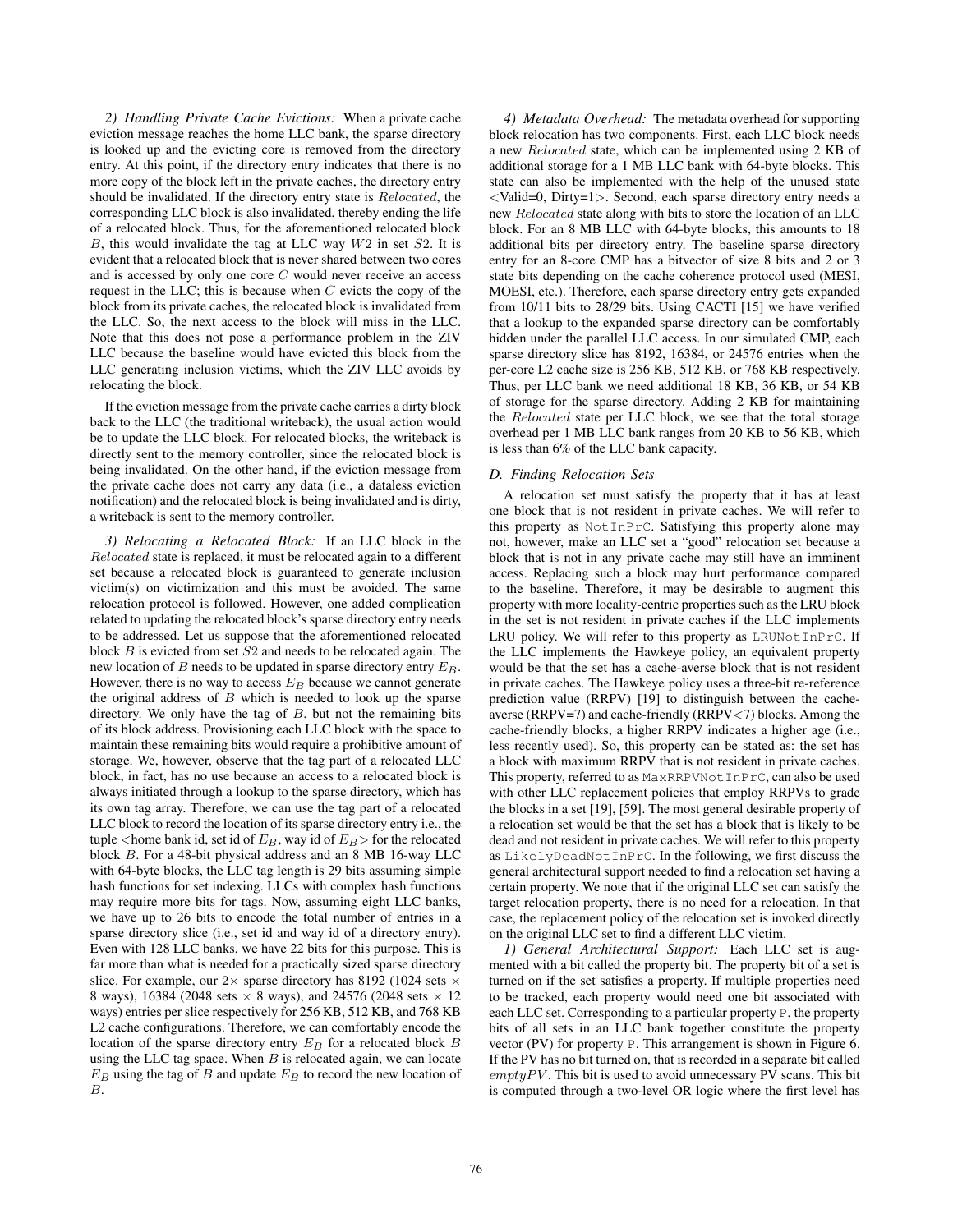N k-bit OR gates and the second level has one N-bit OR gate. For an LLC bank with 1024 sets, both  $N$  and  $k$  could be 32. This logic is triggered when a bit in PV flips from 1 to 0. When a bit in PV flips from 0 to 1,  $\overline{emptyPV}$  is also set to 1.



Fig. 6. Property vector (PV) corresponding to a particular property.

For each PV, there is a  $nextRS$  register which points to the next round-robin bit location in the PV that is 1. This register effectively holds the index of the next relocation set to be used. A round-robin selection is important to uniformly distribute the relocation load across all eligible LLC sets. Algorithm 1 shows how the decoded nextRS is computed based on the PV and the decoded current RS. Decoded nextRS is a one-hot vector that has a 1 at bit position pointed to by nextRS and 0 in all other positions (for example, a decoded  $nextRS$  equal to  $00...01000$  implies a  $nextRS$  value of 3). Algorithm 1 relies on the fact that the least significant set bit in a binary string  $x$  is at the same position as the only set bit in the binary string obtained by ANDing  $x$  with its 2's complement. This logic is used in lines 4 and 5 in Algorithm 1 to isolate the next set bit in the PV relative to the position of the current RS. Algorithm 1 is triggered whenever a new relocation operation starts or when  $\overline{emptyPV}$  flips from 0 to 1. The algorithm, when triggered, precomputes the decoded nextRS for each PV (there could be multiple PVs corresponding to different properties) given the decoded RS that is last/currently used.

The average repeat interval of relocation operations in an LLC bank as observed in our evaluation is much higher than the latency to execute Algorithm 1 (we discuss detailed synthesis results later in this section). However, there are phases of frequent relocations when the relocation intervals are observed to be smaller than the latency to execute this algorithm. To handle situations where the decoded  $nextRS$  is not ready and a new relocation request has arrived at an LLC bank, we maintain an eight-entry FIFO buffer in each LLC bank to hold the blocks waiting to be relocated. This buffer also decouples the actual relocation datapath from the rest of the relocation logic and makes the interface modular. Each buffer entry holds a full LLC block including the address, data, and states. With 64-byte blocks, the total storage needed for this FIFO buffer is slightly over 512 bytes per LLC bank.

To carry out a relocation, the logic associated with the FIFO buffer arbitrates for the LLC bank's write port and contends with the LLC fill logic for LLC write bandwidth. LLC fills are always given higher priority than a pending relocation. To avoid complicating the coherence protocol, we mark the directory entry busy for a block waiting to be relocated. A private cache miss request to such a block is negatively acknowledged. The directory entry comes out of the busy state after the relocation completes. In very rare occasions, the relocation FIFO may fill up (never observed in our evaluation). In such a situation, the LLC controller stops handling the private cache miss requests. We note that stalling private cache miss requests cannot lead to a deadlock because the progress of pending relocations does not depend on the progress of private cache miss requests.

In extremely rare situations, it may happen that all blocks in an LLC bank are resident in private caches. This situation may arise if there is an extremely uneven distribution of active blocks across

|   | Algorithm 1: Computation of decoded $nextRS$                                 |
|---|------------------------------------------------------------------------------|
|   | Input: PV and decoded_RS                                                     |
|   | <b>Output:</b> decoded_nextRS                                                |
|   | /* Generate mask = $111000$ with                                             |
|   | the cross-over from 0 to 1                                                   |
|   | happening right after the current                                            |
|   | RS position<br>$\star/$                                                      |
|   | $1 \; mask \leftarrow ((\sim decoded\_RS) + 1) \; \& \; (\sim decoded\_RS))$ |
|   | $/*$ Extract upper and lower portions                                        |
|   | of PV split right after the                                                  |
|   | current RS position<br>$\star/$                                              |
|   | 2 upper $PV \leftarrow PV \& mask$                                           |
|   | 3 lower $PV \leftarrow PV \& \sim mask$                                      |
|   | /* Find the next set bit position in                                         |
|   | upperPV<br>$\star/$                                                          |
|   | 4 decoded nextRS upper $\leftarrow$                                          |
|   | upper PV & $((\sim upper PV) + 1)$                                           |
|   | /* Find the next set bit position in                                         |
|   | lowerPV<br>$\star/$                                                          |
|   | $5~decoded\_nextRS\_lower \leftarrow$                                        |
|   | lowerPV & $((\sim lower PV) + 1)$                                            |
|   | /* Compute the final output<br>$\star/$                                      |
|   | 6 if decoded_nextRS_upper == 0 then                                          |
| 7 | $\vert$ decoded_nextRS $\leftarrow$ decoded_nextRS_lower                     |
|   | s else                                                                       |
| 9 | $\vert$ decoded_nextRS $\leftarrow$ decoded_nextRS_upper                     |

LLC banks. While we have not encountered this in our evaluation, this situation is handled by relocating a block from one LLC bank to another. The home LLC bank may query its one-hop neighbor LLC banks first to find a relocation set. If no relocation set is found, it can query randomly picked LLC banks. Once the destination LLC bank is found, the relocation in that bank proceeds according to the aforementioned intra-bank relocation protocol. We note that relocations to non-home banks increase the latency difference between the accesses to the relocated and non-relocated blocks. If such a relocation is due to a cross-core conflict in the LLC, it can be decided whether the newly filled LLC block or the LLC victim should be relocated. Such a decision allows us to balance the volume of nonhome relocations across all cores. Another alternative could be to choose the relocation candidate (from among the newly filled LLC block and the LLC victim) randomly following a certain probability distribution.

Having discussed the general relocation protocols, we now turn to discuss the additional support needed for implementing specific relocation set properties.

*2) Support for* Invalid*:* The Invalid property bit of an LLC set is turned on if the set has an invalid way. The Invalid PV is always consulted first at the time of deciding a relocation set. The metadata overhead is 1024 bits for the PV per 1 MB 16-way LLC bank.

*3) Support for* NotInPrC*:* Each LLC block is provisioned with a  $NotInPrC$  state bit to record if the block is resident in private caches or not. When a private cache eviction notice or a writeback comes to the home sparse directory slice and the directory entry indicates that no other copy of the block is resident in the private caches, the  $NotInPrC$  bit of the LLC block is set to 1. On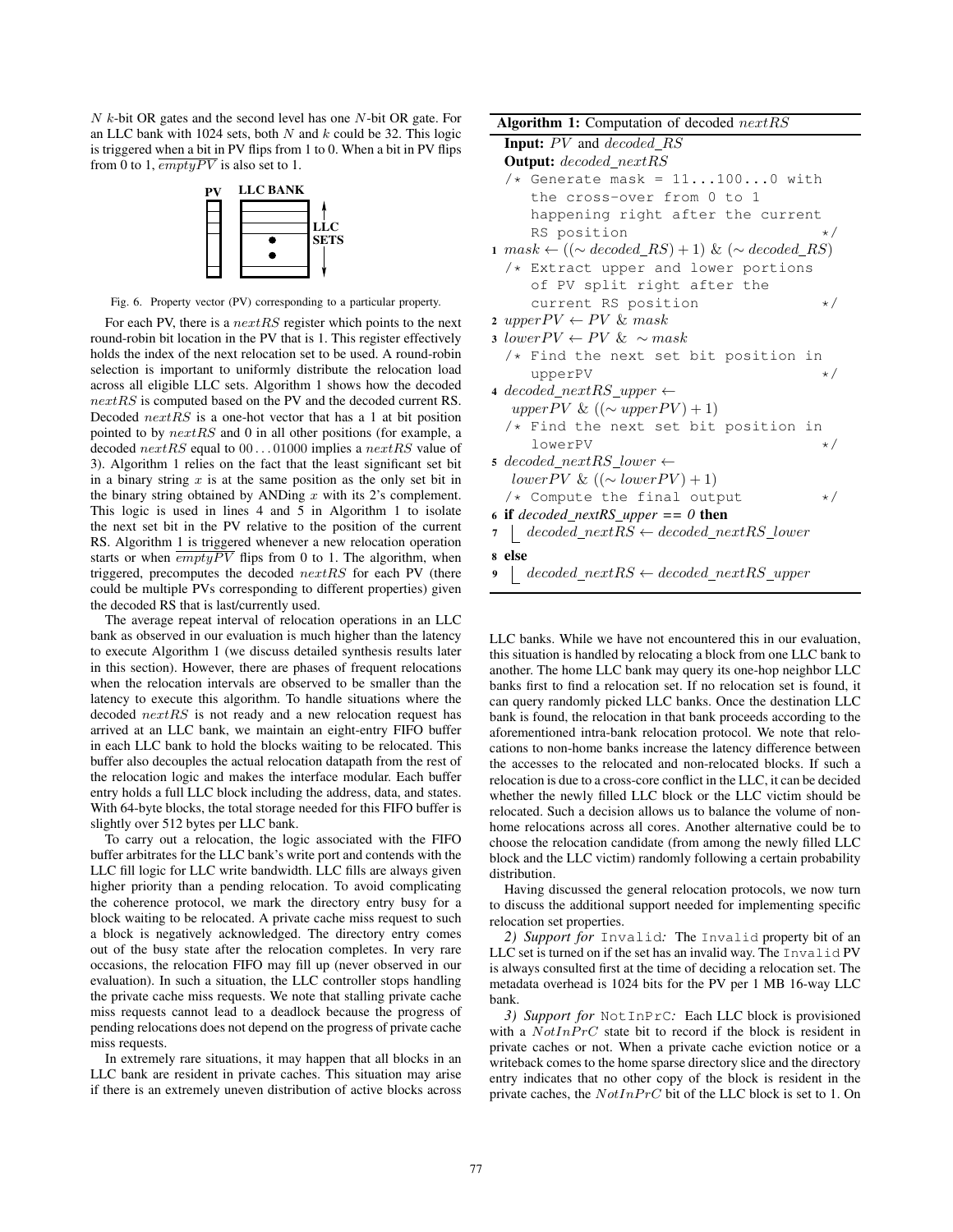an access from a core to an LLC block, the  $NotInPrC$  bit of the block is reset. An LLC set's NotInPrC property bit is set to 1 if at least one LLC block in the set has  $NotInPrC$  bit set to 1. The metadata overhead per 1 MB 16-way LLC bank is 2 KB for the per-block  $NotIn PrC$  state bit and 1024 bits for the PV. The ZIV LLC design implementing the NotInPrC property for identifying relocation sets also needs to have the Invalid PV adding another 1024 bits per LLC bank to the metadata overhead. The nextRS of the NotInPrC PV is used for relocation if the Invalid PV is empty; otherwise the  $nextRS$  of the Invalid PV is used for relocation.

*4) Support for* LRUNotInPrC*:* Three PVs need to be maintained: one for Invalid, one for NotInPrC, and one for  $\textsc{LRUNotInPrC}.$  Each LLC block also needs the  $NotInPrC$  state bit. On an access to an LLC set or on a replacement from an LLC set, if the block entering the LRU position has the  $NotInPrC$ state bit set to 1, the LLC set's property bit for LRUNotInPrC is set to 1; otherwise the property bit is set to 0. When updating the  $NotInPrC$  state bit of an LLC block, if the block is in the LRU position, the LLC set's property bit for LRUNotInPrC is also updated accordingly.

When selecting a relocation set, the first priority is given to the set pointed to by  $nextRS$  of Invalid; if the Invalid PV is empty, the  $nextRS$  of LRUNotInPrC gets the next higher priority. If the PV for LRUNOtInPrC is also empty, the set pointed to by  $nextRS$  of the NotInPrC PV is picked as the relocation target. At each of the three priority levels, the original source LLC set is first checked to see if it satisfies the corresponding relocation set property of that priority level (i.e., Invalid first, LRUNotInPrC next, and then NotInPrC); if yes, no relocation is required and the relocation set's victim selection algorithm is executed in the original LLC set to pick a different LLC victim. Thus, the relocation set selection order is as follows: original LLC set satisfying Invalid (this check is done anyway as part of the baseline LLC replacement policy), global LLC set satisfying Invalid, original LLC set satisfying LRUNotInPrC, global LLC set satisfying LRUNotInPrC, original LLC set satisfying NotInPrC, global LLC set satisfying NotInPrC. The metadata overhead per 1 MB 16-way LLC bank is 2 KB for the per-block  $NotIn PrC$  state bit and 3072 bits for the three PVs.

*5) Support for* MaxRRPVNotInPrC*:* The support for this property is similar to LRUNotInPrC. The PV for LRUNotInPrC is replaced by the PV for MaxRRPVNotInPrC. In the operations discussed for LRUNotInPrC, if we replace the LRU position by maximum RRPV, we obtain the operations to be done for MaxRRPVNotInPrC. The metadata overhead is same as LRUNotInPrC.

*6) Support for* LikelyDeadNotInPrC*:* In this case also, we need three PVs: one for Invalid, one for NotInPrC, and one for LikelyDeadNotInPrC. Each LLC block is provisioned with a LikelyDead state bit and a  $NotInPrC$  state bit. If an LLC set has at least one block with both  $Likely Dead$  and  $NotIn PrC$  state bits set to 1, the LLC set's property bit for LikelyDeadNotInPrC is set to 1. When selecting a relocation set, the set pointed to by  $nextRS$  of the LikelyDeadNotInPrC PV is picked provided the Invalid PV is empty; if the LikelyDeadNotInPrC PV is empty, the set pointed to by  $nextRS$  of the NotInPrC PV is picked. At each priority level, the original source LLC set is first checked to see if it satisfies the corresponding relocation set property of that priority level; if yes, no relocation is required and the relocation set's victim selection algorithm is executed in the original LLC set to pick a different LLC victim.

We have already discussed how the  $NotInPrC$  state of an LLC block is operated on. To update the  $Likely Dead$  state of an LLC block, we need to identify the likely dead LLC blocks. A large body of work has explored ways to identify likely dead blocks in the LLC; we would like to reuse one of these proposals. However, to suite our purpose, we would like to identify the likely dead blocks only from among the blocks that are not resident in the private caches. There is no use of identifying other dead blocks because we cannot replace them from the LLC. The cache hierarchy-aware replacement (CHAR) proposal [7] comes closest to this requirement. This proposal attempts to infer likely death of a block from LLC's viewpoint when it is evicted from the private cache of a core. The inferred dead blocks are prioritized for replacement in the LLC. In our proposal, however, the LLC does not exercise the dead block-based replacement as the baseline policy. Instead, it needs to identify just enough likely dead blocks in the LLC to support relocation because the LLC sets satisfying the LikelyDeadNotInPrC property are important for supporting relocation only and serve no other purpose. Therefore, our adaptation of CHAR can use a dynamically adjusted confidence level for dead block inference depending on the relocation demand. We discuss our design in the following.

When a block is evicted from the L2 cache, if it is not present in the L1 caches<sup>3</sup>, an eviction notice or a writeback is sent to the home LLC bank as in the baseline. At this time, we invoke CHAR's death inference mechanism and if the block is inferred dead, one bit in the header of the eviction notice or writeback message is used to convey this information to the LLC bank. When an LLC bank receives a private cache eviction notice or a writeback message, it checks the dead inference bit in the message and accordingly sets the LikelyDead state of the corresponding LLC block and the LikelyDeadNotInPrC property bit of the LLC set provided the block is not shared (a shared block is not inferred dead). When an LLC block is accessed due to a private cache miss, its  $Likely Dead$ state is reset to 0.

CHAR categorizes a block evicted from the L2 cache into a number of groups based on attributes such as (i) whether the block was brought to the private caches through a prefetch or a demand request, (ii) whether the block was filled into the private caches through an LLC hit or miss, (iii) the number of L2 cache demand reuses experienced by the block, and (iv) whether the block is dirty. For each group, CHAR collects the number of L2 cache evictions and the number of recalls from the LLC using two counters. If the ratio of the recall counter to the eviction counter of a group is below a threshold  $\tau$ , that means the blocks in that group are rarely recalled from the LLC and hence, are likely to be dead. Thus, if a block evicted from the L2 cache is classified to be in that group, it is inferred dead.

Our adaptation of CHAR adjusts the death inference threshold  $\tau$  dynamically. We restrict  $\tau$  to the values of the form  $\frac{1}{2^d}$  so that the comparison  $RecallCount/EvictionCount < \tau$  can be implemented as  $(RecallCount \leq d) \leq EvictionCount$ . We initialize d to six in all L2 cache controllers and LLC banks. When a relocation request in an LLC bank finds that the PV for LikelyDeadNotInPrC is empty and  $d > 1$ , this event is recorded in a threshold request bitvector (TRBV) of length equal to the number of cores; all bit positions of TRBV are set to 1. The LLC bank also decrements  $d$  by one. After this, when the LLC bank receives a private cache eviction notice or a writeback from a core i and if  $TRBV[i]$  is 1, it piggybacks the new value of d in the acknowledgment message for the eviction notice or writeback. At this time,  $TRBV[i]$  is reset to 0.

<sup>3</sup> The private L1 and L2 caches are non-inclusive in our CMP model.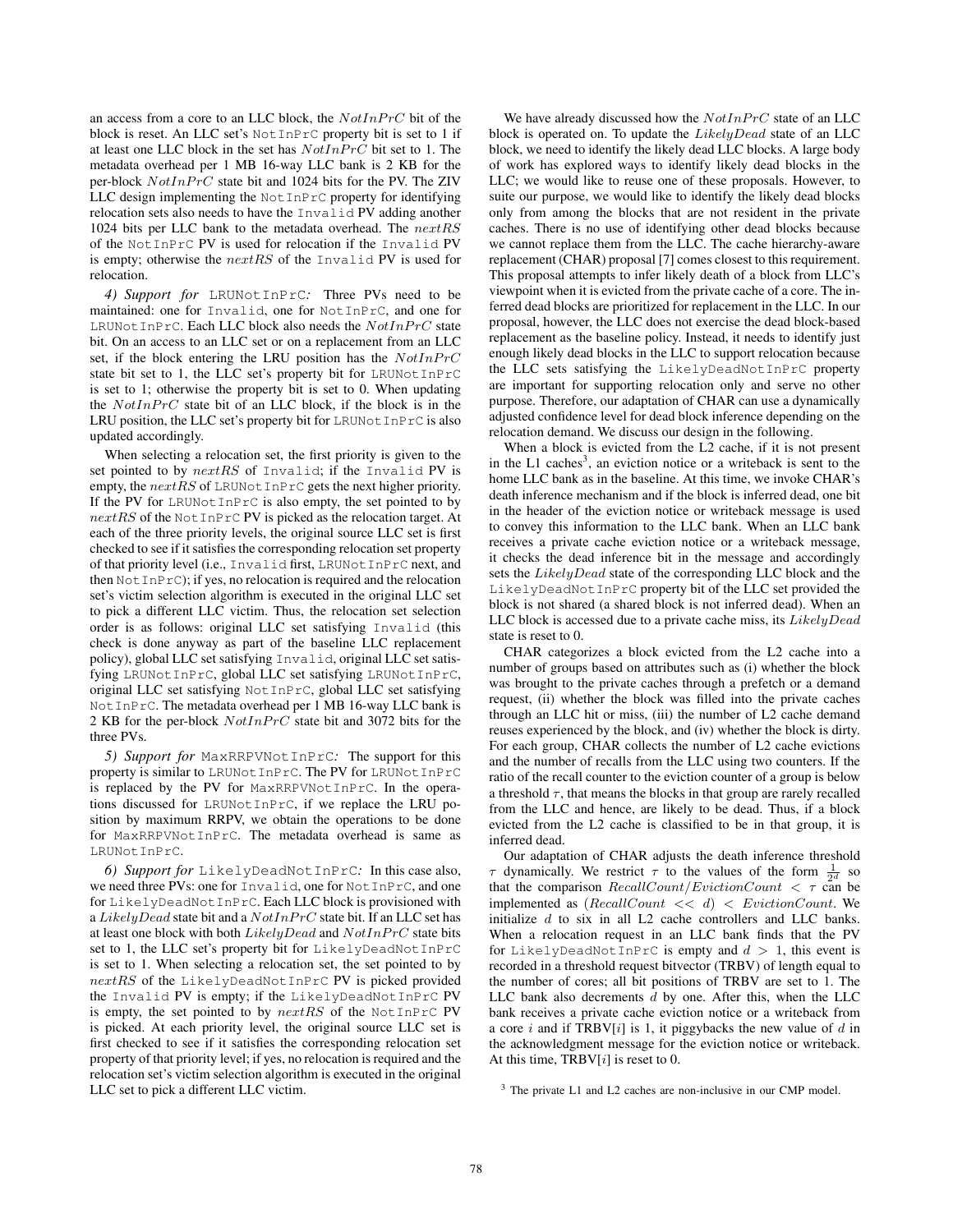When an L2 cache controller receives a new value of  $d$ , it overwrites its own value of  $d$  with this new value provided the new value is less than its own value. Thus,  $d$  can only decrease starting from six down to one. Since different LLC banks can have different d values at run-time, this check is needed for correct dynamics in threshold setting. An LLC bank maintains a sufficiently long interval between two consecutive decrements in  $d$  to make sure that the effect of the new threshold value has been taken into account before requesting another change. In our design, this interval is set to 4096 private cache eviction notices. Overall, if the number of relocations is low, the dead block inference operates with a small threshold  $\tau$ and is likely to be more accurate. It is necessary to periodically reset d back to six in all LLC banks and L2 caches to take care of phase changes. The high-level flow is summarized in Figure 7.

CHAR requires two state bits per L2 cache block for carrying out the classification of the blocks into groups [7]. So, the primary overhead of supporting the LikelyDeadNotInPrC property stems from the following: (i) two additional state bits in each L2 cache block (2 KB overhead per core for 512 KB L2 cache), (ii) two additional state bits in each LLC block (4 KB overhead for each 1 MB LLC bank), (iii) three PVs (3072 bits per LLC bank), (iv) one additional header bit in private cache eviction notice and writeback messages for conveying dead inference outcome, (v) three bits in eviction notice and writeback acknowledgment messages for updating  $d$ , and (vi) one bit in private cache miss response to convey LLC hit/miss needed for the block classification algorithm used by CHAR. Total storage overhead per LLC bank and per core taken together is 6.375 KB.



Fig. 7. High-level flow in our adaptation of CHAR. The additional storage is shown in grey. The additional pieces of information piggybacked in the messages are shown within parentheses.

*7) Support for* MaxRRPVLikelyDeadNotInPrC*:* We implement the property MaxRRPVLikelyDeadNotInPrC so that we can combine the inferences of Hawkeye and CHAR. Hawkeye is based on LLC access stream only, but uses optimal behavior for training the inference mechanism. On the other hand, CHAR takes into account L2 cache reuses, but employs a rudimentary inference mechanism. Implementing this property requires four PVs: Invalid, MaxRRPVNotInPrC, LikelyDeadNotInPrC, and NotInPrC. In relocation set selection, the nextRS of Invalid is given the highest priority, the  $nextRS$  of MaxRRPVNotInPrC is given the next priority (this choice attempts to replace one of the cache-averse blocks ear-marked by Hawkeye provided it is not privately cached) if the Invalid PV is empty;  $nextRS$ of LikelyDeadNotInPrC is given the next priority if the MaxRRPVNotInPrC PV is empty;  $nextRS$  of NotInPrC is picked if all other PVs are empty. At each priority level, the source original LLC set is first checked to see if it satisfies the corresponding relocation set property of that priority level (i.e., Invalid, MaxRRPVNotInPrC, LikelyDeadNotInPrC, NotInPrC in that order) before looking for a global relocation set for that level. The overhead of implementing this property includes all the overhead of implementing the LikelyDeadNotInPrC property. It requires one additional PV (1024 bits per LLC bank).

*8) Critical Path and Area Estimates:* We synthesize the module that updates  $\overline{emptyPV}$  and PV, and computes the decoded nextRS for the ZIV LLC design. We use a 45 nm TSMC process and the Synopsys Design Compiler in the ultraoptimization mode (uses compile\_ultra command). The critical path through a purely combinational implementation of the logic meets the timing target of three cycles at 4 GHz clock frequency. The NotInPrC set property needs two PVs and the associated logic to update  $\overline{emptyPV}$  and decoded  $nextRS$  for each PV. Its total area overhead per 1 MB LLC bank is 0.045 mm<sup>2</sup>. The LRUNotInPrC and the LikelyDeadNotInPrC set properties need three PVs; its total area overhead per 1 MB LLC bank is  $0.078$  mm<sup>2</sup>. The MaxRRPVLikelyDeadNotInPrC set property needs four PVs and its total area overhead per 1 MB LLC bank is 0.099 mm<sup>2</sup> .

#### *E. Replacement Policy in Relocation Sets*

Once a relocation set is selected, an appropriate block needs to be replaced from this set to make room for the relocated block. Since the relocation set is selected based on a certain underlying priority order among the implemented LLC set properties, the same priority order is used within the relocation set to evict a block. For all cases, an invalid block, if available, is evicted first from the relocation set honoring the highest priority of the Invalid set property. If there is no invalid way in the relocation set, the next lower priority level dictates the replacement policy within the relocation set as discussed below.

If the LLC implements the NotInPrC or LRUNotInPrC set property, the replacement policy in the relocation set would victimize the  $NotIn PrC$  block closest to the LRU position. On the other hand, if the LLC implements the MaxRRPVNotInPrC set property, the replacement policy in the relocation set would victimize the  $NotInPrC$  block with as high an RRPV as possible. When the LLC implements the LikelyDeadNotInPrC set property and the baseline LLC policy is LRU, the replacement policy in the relocation set would victimize the LikelyDead block closest to the LRU position; if there is no LikelyDead block in the set, it would victimize the  $NotIn PrC$  block closest to the LRU position. If, on the other hand, the LLC implements the MaxRRPVLikelyDeadNotInPrC set property, the replacement policy in the relocation set would first attempt to victimize the  $NotIn PrC$  block with RRPV=7 (corresponds to one of the cache averse blocks identified by Hawkeye provided it is not privately cached); if there is no such block in the set, it would victimize the  $Likely Dead$  block with as high an RRPV as possible; if there is no LikelyDead block in the set, it would victimize the  $NotIn PrC$ block with as high an RRPV as possible. The LLC controller needs to have support for executing two different replacement algorithms: one for baseline replacement invoked in the case of traditional LLC fills and another for filling relocated blocks into the relocation sets.

### *F. Handling Sparse Directory Eviction*

The ZIV LLC design relies on the sparse directory structure for storing the location of a relocated LLC block. Since the sparse directory is a set-associative tagged structure, it may have to replace valid entries if needed. The traditional protocol for handling a sparse directory eviction back-invalidates the privately cached copies of the block that the evicted directory entry is tracking. Additionally, in the ZIV LLC design, if the evicted sparse directory entry is tracking a relocated block, the relocated block must also be invalidated from the LLC. This invalidation is necessary because there would be no space to track the location of the relocated block after the directory entry is evicted.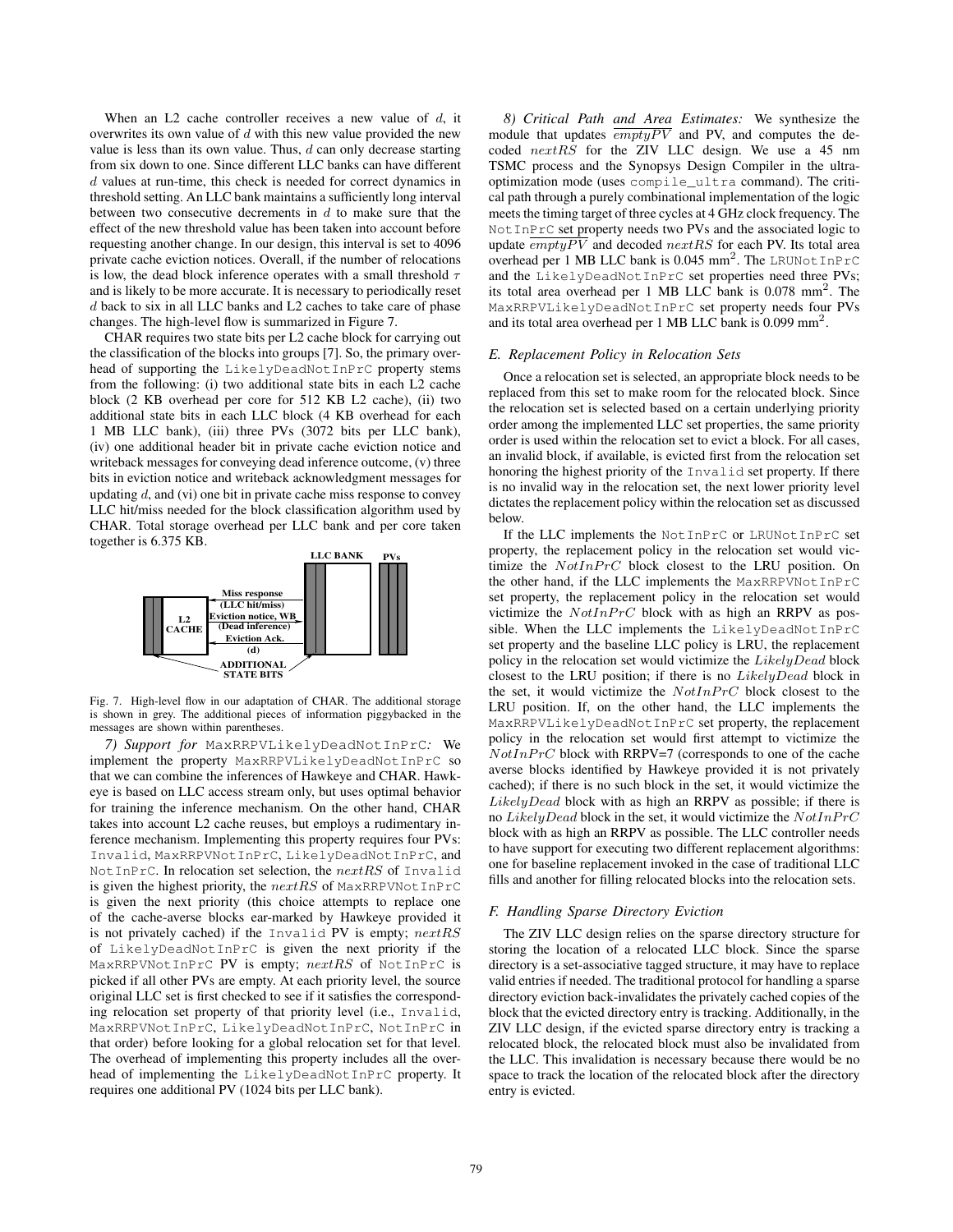The recently proposed Zero Directory Eviction Victim (ZeroDEV) protocol shows how to eliminate the back-invalidations when a sparse directory entry is evicted [6]. It accommodates the evicted directory entries in the LLC. When a directory entry is evicted from the LLC, it avoids generation of back-invalidations by incorporating novel extensions to the baseline cache coherence protocol. The ZIV LLC design seamlessly integrates with the ZeroDEV protocol. In Section V, we show that this integrated design maintains its performance leads even in the configurations with under-provisioned sparse directory structures.

# *G. Summary of the ZIV LLC Design*

The ZIV design rids the inclusive LLC of inclusion victims by relocating the LLC victims that have copies resident in the private caches. We have proposed several design options of varying complexity for choosing a "good" LLC set where such a victim can be relocated to. The relocation set properties are the primary performance determinants of the ZIV LLC design because otherwise all ZIV design variants are free of inclusion victims. The relocation set properties determine the quality of the LLC victim in the case a relocation is needed. The ZIV LLC leverages the on-chip coherence directory for maintaining the new location of the relocated LLC blocks. The metadata and logic area overheads of the ZIV LLC design are small.

# IV. SIMULATION ENVIRONMENT

We use the Multi2Sim simulation infrastructure [52] to evaluate our proposal. Table I lists the parameters of the simulated CMP. We use CACTI [15] to determine the lookup latency of the cache arrays shown in Table I; the round-trip latency for LLC lookup is a few tens of cycles as it additionally includes interconnect latency, waiting time at interface queues, etc.. To evaluate the scalability of our proposal, we also model a 128-core system having a 32 MB 16-way shared LLC, 128 KB 8-way per-core L2 cache and 32 KB 8-way per-core instruction and data L1 caches. We use this model to evaluate a server application.

| <b>TABLE I</b>                                                                                                                                                                                                   |
|------------------------------------------------------------------------------------------------------------------------------------------------------------------------------------------------------------------|
| BASELINE SIMULATION ENVIRONMENT                                                                                                                                                                                  |
| CPU core (eight in number, dynamically scheduled, x86, 4 GHz)                                                                                                                                                    |
| 224-entry ROB, 128-entry LSQ, iL1 & dL1 cache: 32 KB/8-way/LRU,<br>L2 cache: 256 KB/8-way/LRU/4 cycles, 512 KB/8-way/LRU/5 cycles,                                                                               |
| 768 KB/12-way/LRU/6 cycles                                                                                                                                                                                       |
| Shared LLC, sparse directory, interconnect                                                                                                                                                                       |
| LLC: 8 MB/16-way/8 banks/LRU or Hawkeye/2-cycle tag lookup/<br>5-cycle data access/64-byte block. Sparse dir.: $2 \times$ , 8-way, 1-bit NRU.<br>Interconnect: 2D mesh, 1 ns routing delay, 0.5 ns link latency. |
| Main memory (modeled using DRAMSim2 [45])                                                                                                                                                                        |
| Two single-channel DDR3-2133 controllers, 64-bit channel, BL=8,<br>two ranks per channel, x8 DRAM devices, eight banks,<br>1 KB row buffer per bank, latency parameters: 14-14-14-35                             |

We evaluate five ZIV LLC designs implemented using different relocation set properties discussed in Section III-D. The properties NotInPrC, LRUNotInPrC, and LikelyDeadNotInPrC are evaluated in the context of the LRU policy, while the properties MaxRRPVNotInPrC and MaxRRPVLikelyDeadNotInPrC are evaluated in the context of the Hawkeye policy. We compare our proposals to QBS [20] and SHARP [60] implemented on top of LRU and Hawkeye policies. For both, the baseline policy determines the order of search for the victims in each step (e.g., LRU to MRU or maximum RRPV to minimum RRPV).

We conduct our evaluations on multi-programmed as well as multi-threaded applications. For homogeneous multiprogramming (multiple copies of the same application run on the CMP), we select all 36 application-input pairs from the SPEC CPU 2017 suite and they use the ref inputs. For heterogeneous multi-programming, we create 36 random workload mixes by drawing eight different application-input pairs at a time. We ensure that each application-input pair is represented an equal number of times in the heterogeneous workload mixes to avoid any bias toward any particular application. Each application is run for a representative segment of 500M dynamic instructions selected using SimPoint [49]. The early-finishing applications continue to run until each application completes its representative segment. Statistics are reported by considering only the representative segment of each application. A small set of multi-threaded applications is selected with varying performance-sensitivity to inclusion victims. We draw canneal, facesim, vips from the PARSEC suite [5] and 316.applu from the the SPEC OMP 2001 suite. We also evaluate TPC-E on MySQL configured with a 10 GB database, 2 GB buffer pool, 100 clients and run on a 128-core system for five billion instructions. The TPC-E simulation is done by replaying an instruction trace of the MySQL server collected using Pin [32].

## V. SIMULATION RESULTS

We analyze the performance of the multi-programmed and multithreaded workloads in Sections V-A and V-B, respectively. Section V-C characterizes the frequency of block relocation and its energy expense.

#### *A. Performance Analysis of Multi-programmed Workloads*

All results presented in this section are normalized to the configuration having 256 KB L2 cache and an inclusive LLC with LRU policy. This allows us to easily compare different sets of results along different dimensions. We first discuss the results when the baseline LLC policy is LRU. Figure 8 shows the performance results. For each L2 cache capacity, the leftmost two bars correspond to the baseline inclusive and non-inclusive LLCs. The next two bars show the performance of QBS and SHARP running with an inclusive LLC. The last three bars are ZIV LLC designs (we have shortened LikelyDeadNotInPrC to LikelyDead). With a 256 KB L2 cache, QBS and SHARP deliver performance close to the non-inclusive LLC, but fail to scale their performance up as the L2 cache capacity increases. This is because the number of LLC blocks not resident in the private caches drops rapidly with increasing L2 cache capacity and as a result, it becomes increasingly important to select the appropriate LLC victims from this small set of LLC blocks that are not resident in the private caches. The ZIV LLC designs implementing the NotInPrC and LRUNotInPrC relocation properties perform close to QBS and SHARP. However, NotInPrC and LRUNotInPrC guarantee freedom from inclusion victims, while QBS and SHARP do not offer any such guarantee.



Fig. 8. Performance of multi-programmed workloads with LRU as the baseline LLC policy.

The ZIV LLC design implementing the LikelyDead property performs the best across the board. Surprisingly, this design even outperforms the non-inclusive LLC for 256 KB and 512 KB L2 cache capacity points. To understand this, we note that there are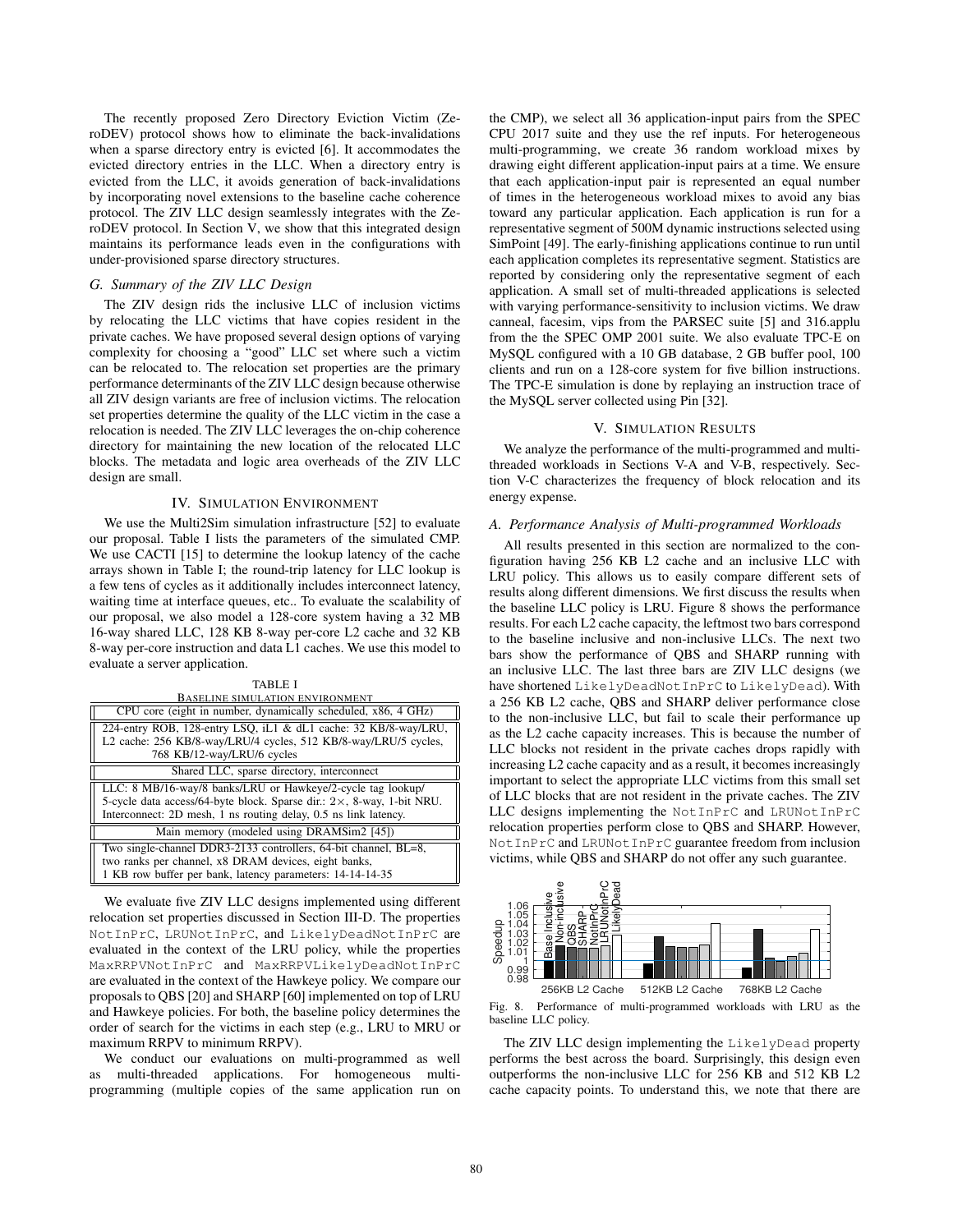three reasons for performance improvement in any ZIV LLC design compared to the baseline inclusive LLC design: (i) elimination of inclusion victims, (ii) good selection of LLC victims from relocation sets, and (iii) bigger set of choices in LLC victim selection at the time of relocation due to the global nature of relocation set selection. Any additional performance improvement compared to non-inclusive LLC arises from (ii) and (iii). On the other hand, to achieve (i), the ZIV LLC design would sometimes be forced to choose LLC victims that are poorer in quality compared to the baseline LLC policy. This effect is visible in the performance of NotInPrC and LRUNotInPrC for the 512 KB and 768 KB L2 cache capacity points and would be more prominent when we discuss the results for the Hawkeye policy. To separate the contributions of (ii) and (iii), we found that when we let the non-inclusive LLC change its replacement policy from LRU to the LikelyDead policy without any relocation (replaces the LikelyDead block closest to the LRU position), it bridged roughly half of the gap between non-inclusive LLC and the ZIV LLC design exercising the LikelyDead property for the 256 KB and 512 KB L2 cache capacity points. The remaining performance gap can be attributed to (iii). Overall, the ZIV LLC with the LikelyDead property scales gracefully all the way to 768 KB L2 cache capacity either meeting or surpassing the performance of a non-inclusive LLC. However, since its performance with a 768 KB L2 cache is worse than that with a 512 KB L2 cache, these results do not justify supporting a 768 KB L2 cache with a ZIV inclusive LLC.

An interesting comparison point is the inclusive LLC design that selects a LikelyDead block (e.g., the one closest to the LRU position) inferred by CHAR as the victim in the target LLC set if the victim picked by the baseline policy has privately cached copies; if there is no LikelyDead block in the target set or if the baseline victim has no privately cached copies, the baseline LLC policy is used. While this policy reduces the volume of inclusion victims significantly compared to the baseline, it is not free of inclusion victims. We refer to this policy as CHARonBase; this policy can be implemented on top of any baseline LLC policy. We find that across the board, CHARonBase performs better than QBS, SHARP, and the ZIV LLC designs exercising the NotInPrC and LRUNotInPrC properties. However, this policy falls significantly short of the ZIV LLC design exercising the LikelyDead property for the configurations with 512 KB and 768 KB L2 cache. The performance of CHARonBase suffers due to the fact that the baseline policy is used if there is no  $Likely Dead$  block in the target set, even though there may be LikelyDead blocks in other LLC sets. This result further underscores the importance of choosing a good global victim in the ZIV LLC design as the L2 cache capacity grows.

Figure 9 shows the detailed speedup achieved by the ZIV LLC design exercising the LikelyDead property for the configuration with 512 KB L2 cache. For the homogeneous mixes, we also note the top few applications. The average speedup and the speedup range for each type of mix is also noted. The heterogeneous mixes tend to benefit more because the memory-intensive applications in a mix can generate a lot of inclusion victims for all the applications in the mix, thereby significantly degrading the performance of the applications that fit in their private caches. We note that 12% of LLC misses, on average, require relocation with the maximum being 33% across all these mixes.

Figure 10 shows the normalized LLC misses (upper panel) and the L2 cache misses (lower panel) averaged across the multiprogrammed workloads. The LLC miss data closely follow the performance trend: the ZIV LLC design exercising the LikelyDead property saves more LLC misses than the non-inclusive LLC for the 256 KB and 512 KB L2 cache capacity points. The L2 cache miss



Fig. 9. Performance of the ZIV LLC design exercising the LikelyDead property for the configuration with 512 KB L2 cache.

data show that QBS, SHARP, and the ZIV LLC designs all save nearly the same number of L2 cache misses as the non-inclusive design across all three L2 cache capacity points. These results indicate that both QBS and SHARP successfully eliminate most of the inclusion victims, although they cannot guarantee freedom from inclusion victims. As already pointed out, these two proposals suffer in terms of performance due to their choice of LLC victims.



Fig. 10. Normalized LLC and L2 cache misses for the multi-programmed workloads with LRU as the baseline LLC policy.

Next, we discuss the performance results when the LLC exercises Hawkeye as the baseline policy. Figure 11 shows the performance results. As already mentioned, these results are also normalized to the configuration having 256 KB L2 cache and inclusive LLC with LRU policy. For each L2 cache capacity, the rightmost two bars present the performance of the ZIV LLC designs implementing the MaxRRPVNotInPrC (shortened to MRNotInPrC) and MaxRRPVLikelyDeadNotInPrC (shortened to MRLikelyDead) properties. The general performance trends are similar to what we have seen with the LRU baseline. Across the board, the ZIV LLC design implementing the MRLikelyDead property offers the best performance coming close to the non-inclusive LLC performance for the 256 KB and 512 KB L2 cache capacity points. This property combines the likely dead inference of CHAR with the cache-friendly/cache-averse classification of Hawkeye and offers roughly a percentage more performance on average compared to the ZIV LLC design exercising the MRNotInPrC property that relies only on the classification done by Hawkeye.

We also observe that the MRLikelyDead property cannot outperform the non-inclusive LLC design for any L2 cache capacity point. This is unlike what we have seen when the baseline policy was LRU. This is because the MRLikelyDead property is not sufficiently good to compensate the performance loss arising from the occasional poor choice of LLC victims needed to eliminate the inclusion victims; the cost of these low-quality victims is very high in this case because the baseline Hawkeye policy is significantly better than LRU. The results at the 768 KB L2 cache capacity point show that we need much smarter relocation properties to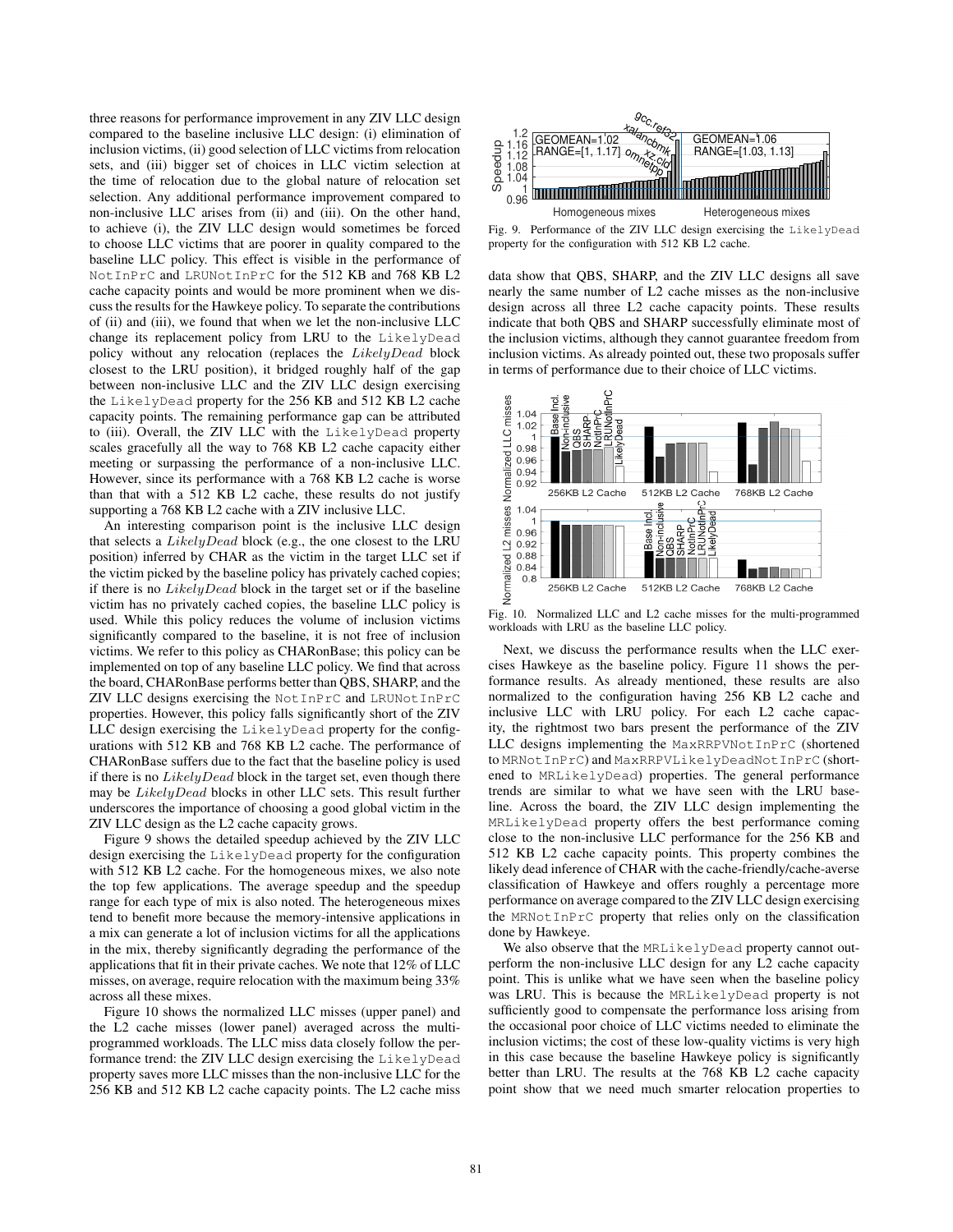justify this L2 cache capacity. Overall, the ZIV LLC design with the MRLikelyDead property scales well in terms of performance up to 512 KB L2 cache capacity. Figure 12 shows the detailed speedup for the ZIV LLC design implementing the MRLikelyDead property



Fig. 11. Performance of multi-programmed workloads with Hawkeye as the baseline LLC policy.

Figure 13 shows the normalized LLC misses (upper panel) and L2 cache misses (lower panel) for the multi-programmed workloads when the baseline policy is Hawkeye. The trends in the LLC miss count follow the performance trend closely. The L2 cache miss trends are same as what we saw when the baseline LLC policy was LRU.



MRLikelyDead property for the configuration with 512 KB L2 cache.



Fig. 13. Normalized LLC and L2 cache misses for the multi-programmed workloads with Hawkeye as the baseline LLC policy.

Sensitivity to LLC Capacity: The results discussed so far have used an 8 MB LLC for an 8-core CMP. Figure 14 summarizes the average performance of the multi-programmed workloads for a configuration with a 16 MB LLC and per-core 1 MB L2 cache. The results are normalized with respect to the same baseline used so far, namely the configuration with an 8 MB inclusive LLC exercising the LRU policy and 256 KB L2 cache per core. The group of bars on the left shows the results when the 16 MB LLC's replacement policy is LRU, while the group of bars on the right corresponds to the Hawkeye policy. For the LRU policy, the ZIV LLC design exercising the LikelyDead property continues to surpass the non-inclusive design in performance as we observed for an 8 MB LLC. For the Hawkeye policy, the ZIV LLC designs exercising the MRNot InPrC and MRLikelyDead properties perform close to the non-inclusive Note that the configuration of the configuration of the configuration of the configuration of the configuration of the configuration of the configuration of the configuration of the configuration of the configuration of t



Fig. 14. Performance of the multi-programmed workloads for a configuration with a 16 MB LLC shared among 8 cores and per-core 1 MB L2 cache.

Sensitivity to Sparse Directory Size: Figure 15 shows the performance of the multi-programmed workloads as the sparse directory size is varied from  $2 \times$  to  $\frac{1}{4} \times$  for the configuration with 8 MB LLC, Hawkeye as the baseline LLC policy, and 256 KB per-core L2 cache. The left half shows the performance variation when using the traditional MESI coherence protocol. The baseline inclusive LLC, noninclusive LLC, and the ZIV LLC design with the MRLikelyDead property suffer from performance degradation as the sparse directory size is reduced; as expected, the non-inclusive LLC gradually loses its performance advantage over the baseline inclusive LLC due to the back-invalidations arising from the sparse directory evictions. However, the ZIV LLC design continues to closely follow the performance of the non-inclusive LLC. The right half of the figure shows that the ZeroDEV coherence protocol [6] succeeds in making the performance nearly invariant of the sparse directory size. It achieves this by eliminating the back-invalidations that arise from sparse directory evictions. These results confirm that the ZIV LLC design integrates seamlessly with the ZeroDEV protocol.



Fig. 15. Sensitivity to sparse directory size for the multi-programmed workloads with Hawkeye as the baseline LLC policy and 256 KB L2 cache.

## *B. Performance Analysis of Multi-threaded Workloads*

Figures 16 and 17 present the performance results for the multithreaded applications for the LRU and Hawkeye baselines, respectively. The results for canneal, facesim, vips, and 316.applu correspond to the configuration with 8 MB LLC and per-core 512 KB L2 cache. The results for TPC-E also correspond to a configuration with per-core L2 cache capacity being half of per-core LLC capacity, but since it is run on a 128-core system, it has a 32 MB shared LLC and 128 KB per-core L2 cache. The results in both the figures are normalized to the LRU baseline. For the LRU baseline (Figure 16), canneal, facesim, and vips show very little performance-sensitivity to inclusion victims. For 316.applu and TPC-E, the ZIV design with the LikelyDead property performs better than the non-inclusive LLC design.

With the Hawkeye baseline (Figure 17), both the ZIV LLC designs (the rightmost two bars for each application) perform close to the non-inclusive LLC design. We observe that for facesim and vips the QBS and SHARP proposals perform worse than the inclusive LLC design. These two applications show small performance-sensitivity toward inclusion victims (shown by the small performance difference between baseline inclusive and noninclusive LLCs) because the inclusion victims are mostly harmless from performance viewpoint for these two applications. However, these applications have a lot of LLC reuses in the baseline inclusive LLC. QBS and SHARP sacrifice a lot of these LLC hits to save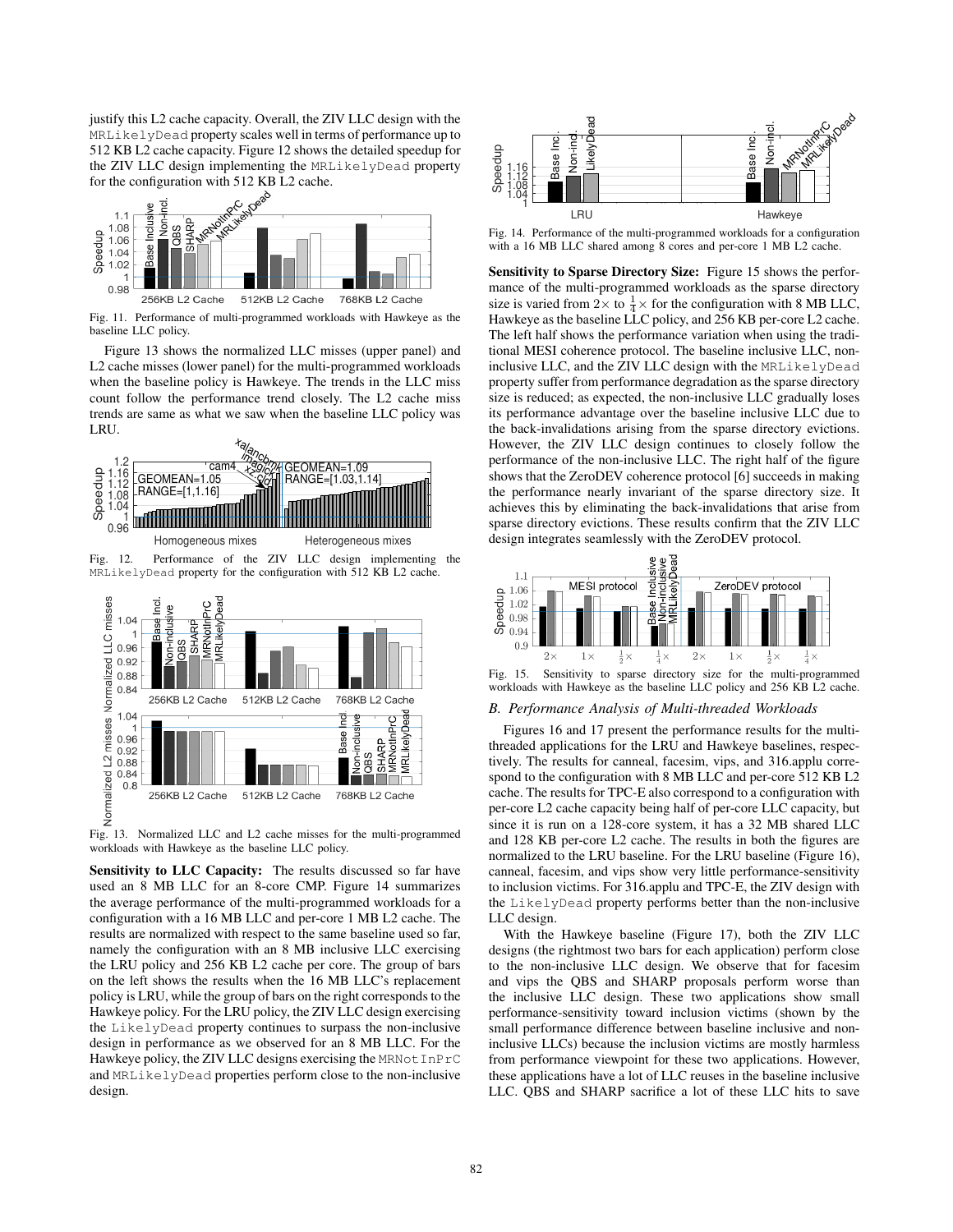inclusion victims leading to large performance losses. The TPC-E results validate the scalability of our proposal to larger corecounts. We also observe that the additional LLC latency incurred for accessing the shared relocated blocks in the ZIV LLC designs (see Section III-C1) has very little performance impact as nullifying this additional latency affects performance by a negligible amount.



Fig. 16. Performance of multi-threaded workloads with LRU as the baseline LLC policy.



Fig. 17. Performance of multi-threaded workloads with Hawkeye as the baseline LLC policy.

## *C. Relocation Statistics and Energy Expense*

Figure 18 shows the cumulative distribution of the interval lengths (in CPU cycles) between consecutive relocations in an LLC bank observed across all LLC banks for all multi-programmed and multithreaded workloads in the configuration with 512 KB per-core L2 cache and 8 MB LLC (for TPC-E, 128 KB per-core L2 cache and 32 MB LLC). The log of relocation interval length is shown on the xaxis. The distributions are shown for three ZIV LLC designs (from left to right) exercising the (i) LikelyDead property (operating with LRU baseline), (ii) MRNotInPrC property (operating with Hawkeye baseline), (iii) MRLikelyDead property (operating with Hawkeye baseline). We make two important observations from these data. First, for all three designs, the fraction of relocation intervals that are less than five cycles is extremely small. Recall that the combinational logic that computes the decoded  $nextRS$ has a latency of three cycles. Therefore, for a vast majority of cases, the decoded nextRS would be ready long before the need for the next relocation arises. Second, for the MRNotInPrC and MRLikelyDead designs, the knee of the distribution shifts significantly to the left compared to the LikelyDead design indicating that the Hawkeye baseline needs more frequent relocations and has, in general, a bigger fraction of smaller relocation intervals. This is expected given the much higher volume of inclusion victims in the Hawkeye baseline.



Fig. 18. Cumulative distribution of relocation intervals (in CPU cycles) in the configuration with 512 KB L2 cache.

Figure 19 shows the energy expense of relocation as an addition to energy per instruction (EPI) for the multi-programmed workloads. The primary energy expense of the ZIV LLC arises from block relocation and the additional dynamic and leakage energy expended in the widened sparse directory. Block relocation involves reading

a block out of the LLC and writing it to the relocation set. Using CACTI we estimate the energy expense assuming 22 nm technology nodes. Figure 19 shows that as the L2 cache capacity increases, the EPI contribution also increases due to an increased number of relocations needed to keep the cache hierarchy free of inclusion victims. Across all configurations, the contribution to EPI is at most 12 pJ for the multi-programmed workloads; for the multithreaded applications, it is at most 8 pJ (details not shown). These increments in EPI are small fractions of typical EPI numbers that range from several tens of pico-Joules to nano-Joules as seen in different types of instructions across different processors [35], [48], [53]. Using CACTI and Micron DDR3 power calculator [36], we further compare this EPI addition against the average EPI saved in the L2 caches, LLC, and DRAM as a result of fewer L2 cache and LLC misses and reduced execution time. For the configuration with 512 KB L2 cache, the ZIV LLC exercising the MRLikelyDead property saves average EPI of 0.5 pJ in the L2 cache and the LLC and 14.6 pJ in DRAM for the multi-programmed workloads. Since this configuration expends about 12 pJ of additional EPI in the ZIV LLC design, our proposal enjoys an overall advantage of at least about 3 pJ EPI over the inclusive baseline. We expect additional EPI



Fig. 19. Contribution to average EPI for the multi-programmed workloads.

#### VI. SUMMARY

We have presented the Zero Inclusion Victim (ZIV) LLC design that enables for the first time an inclusive LLC with a guarantee of freedom from inclusion victims. The crux of the design involves invoking a block relocation protocol whenever the baseline LLC policy selects a victim that could generate inclusion victims. We have presented a set of different block relocation policies with varying complexity and performance goals. The policies differ primarily in terms of the properties satisfied by the target relocation set where an offending LLC victim is relocated to. The best ZIV LLC design allows integration of reasonably large private caches (e.g., half the LLC capacity) while delivering performance close to a noninclusive LLC for different LLC replacement policies as shown by our evaluation on multi-programmed and multi-threaded workloads.

Our evaluation has shown that as the baseline LLC policy gets better, it becomes more challenging to design good relocation set properties that can help the inclusive LLC perform close to the non-inclusive LLC. Further, as the private cache capacity increases, this gets even more challenging. While the current study has laid the foundation for designing ZIV LLCs, an important future work would be to explore the design of better relocation set properties. One can compute the optimal relocation victim from among the LLC blocks that are not resident in the private caches for a given private cache capacity. Future work needs to explore how close one can get to this oracle-assisted optimal selection. Another important future work would be to analyze the security guarantees of the ZIV LLC design, given that such a design has enabled the much-needed isolation between the private caches and the inclusive LLC evictions.

#### ACKNOWLEDGMENT

The author would like to thank the anonymous reviewers for all the feedback.